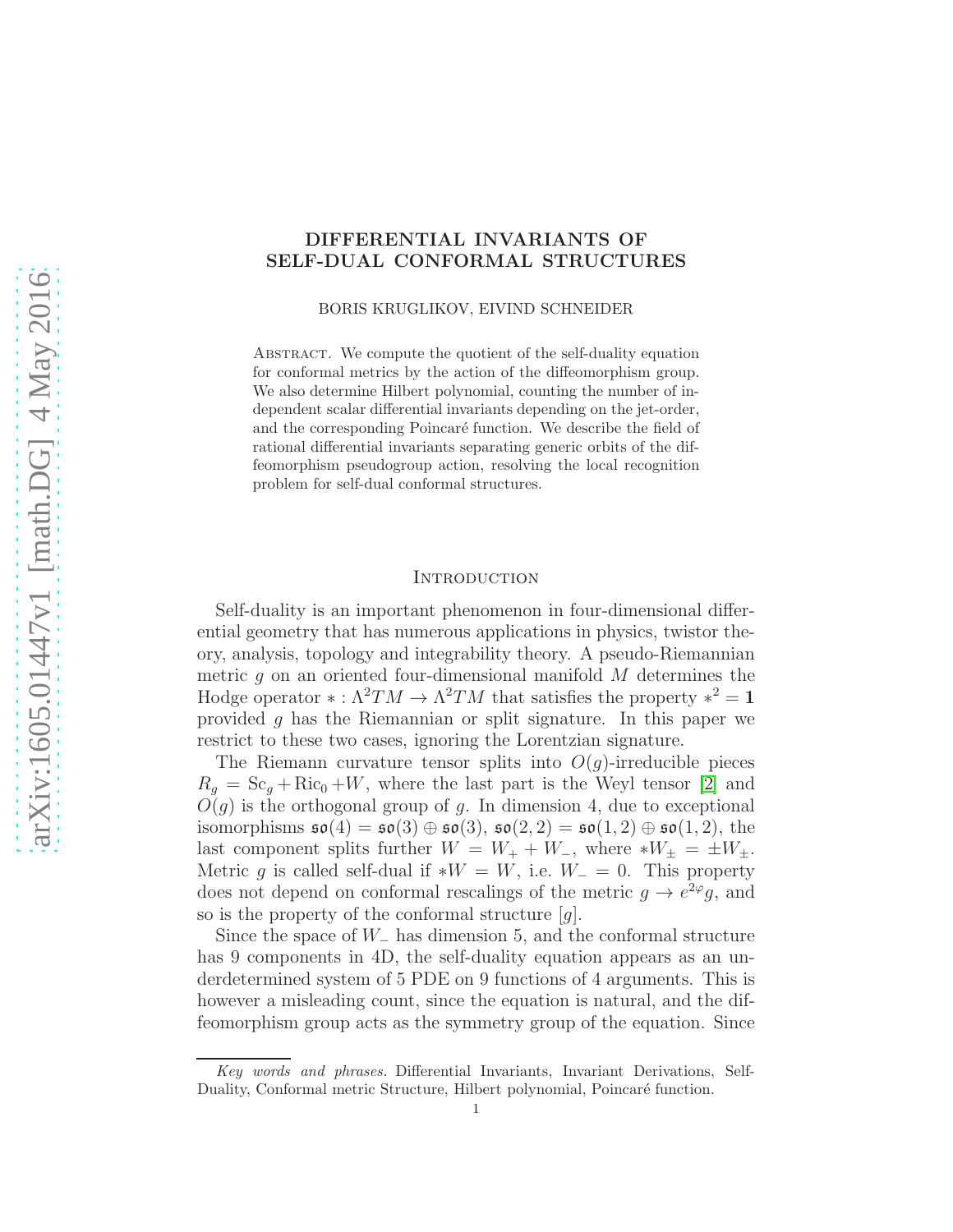$\text{Diff}(M)$  is parametrized by 4 functions of 4 arguments, we expect to obtain a system of 5 PDE on  $5 = 9 - 4$  functions of 4 arguments.

This  $5 \times 5$  system is determined, but it has never been written explicitly. There are two approaches to eliminate the gauge freedom.

One way to fix the gauge is to pass to the quotient equation that is obtained as a system of differential relations (syzygies) on a generating set of differential invariants. By computing the latter for the self-dual conformal structures we write the quotient equation as a nonlinear  $9\times9$ PDE system, which is determined but complicated to investigate.

Another approach is to get a cross-section or a quasi-section to the orbits of the pseudogroup  $G = \text{Diff}_{loc}(M)$  action on the space  $S\mathcal{D} =$  $\{[q] : W_-\ = 0\}$  of self-dual conformal metric structures. This was essentially done in the recent work [\[5,](#page-18-1) III.A]: By choosing a convenient ansatz the authors of that work encoded all self-dual structures via a  $3 \times 3$  PDE system  $SDE$  of the second order (this works for the neutral signature; in the Riemannian case use doubly biorthogonal coordinates to get self-duality as a  $5 \times 5$  second-order PDE system [\[5,](#page-18-1) III.C] that can be investigated in a similar manner as the  $3 \times 3$  system).

In this way almost all gauge freedom was eliminated, yet a part of symmetry remained shuffling the structures. This pseudogroup  $\mathcal G$  is parametrized by 5 functions of 2 arguments (and so is considerably smaller than  $G$ ). We fix this freedom by computing the differential invariants of G-action on  $SDE$  and passing to the quotient equation.

The differential invariants are considered in rational-polynomial form, as in [\[12\]](#page-19-0). This allows to describe the algebra of invariants in Lie-Tresse approach, and also using the principle of  $n$ -invariants of [\[1\]](#page-18-2). We count differential invariants in both approaches and organize the obtained numbers in the Hilbert polynomial and the Poincaré function.

## 1. Scalar invariants of self-dual structures

<span id="page-1-0"></span>The first approach to compute the quotient of the self-duality equation by the local diffeomorphisms pseudogroup  $G$  action is via differential invariants of self-dual structures  $\mathcal{SD}$ . The signature of the metric g or conformal metric structure [g] is either  $(2, 2)$  or  $(4, 0)$ . In this and the following two sections we assume that  $g$  is a Riemannian metric on M for convenience. Consideration of the case (2, 2) is analogous.

To distinguish between metrics and conformal structures we will write  $SD_m$  for the former and  $SD_c$  for the latter. Denote the space of k-jets of such structures by  $\mathcal{SD}_m^k$  and  $\mathcal{SD}_c^k$  respectively. These clearly form a tower of bundles over M with projections  $\pi_{k,l} : \mathcal{SD}_x^k \to \mathcal{SD}_x^l$ ,  $\pi_k : \mathcal{SD}_x^k \to M$ , where x is either m or c.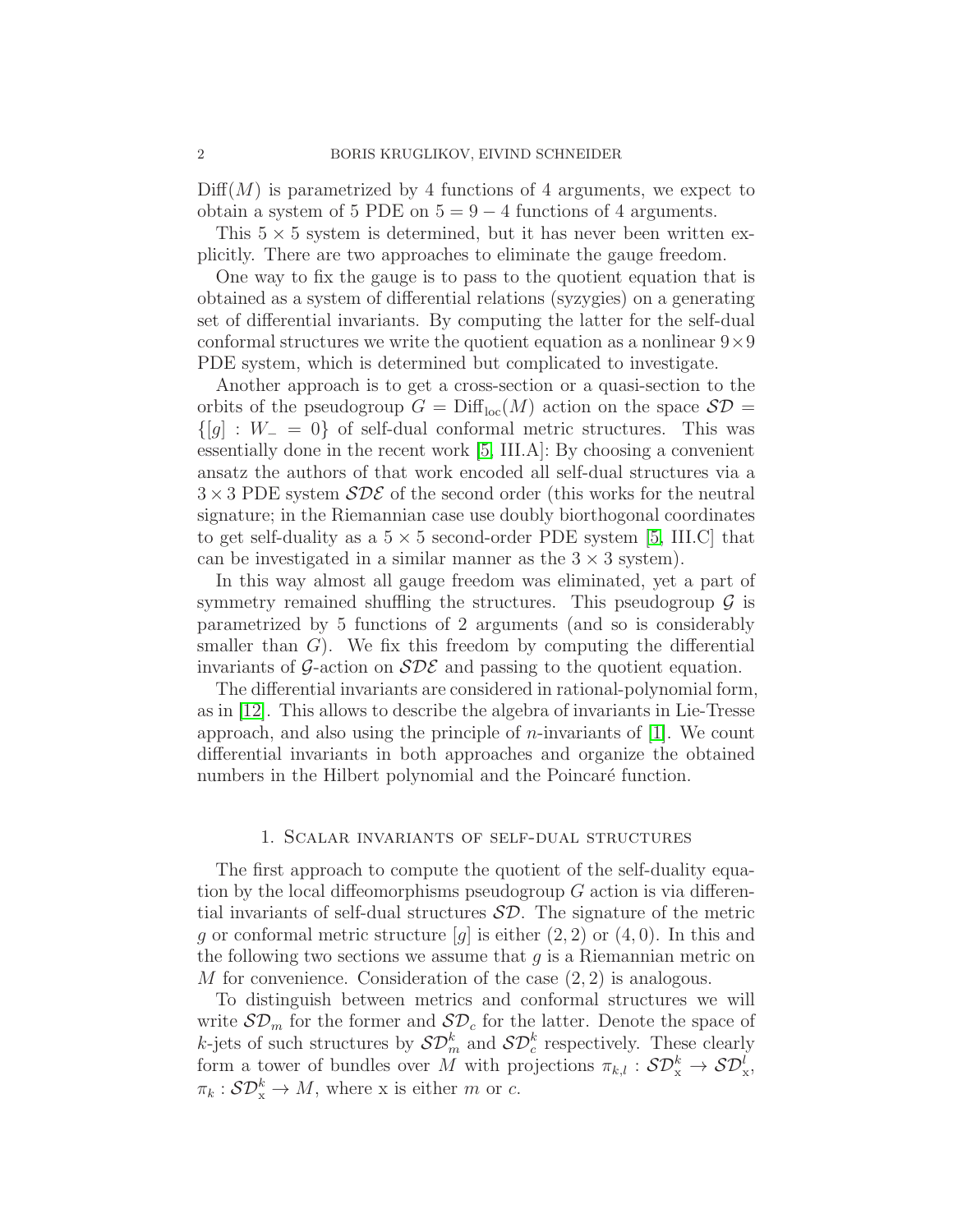1.1. Self-dual metrics: invariants. Consider the bundle  $S^2_+T^*M$ of positively definite quadratic forms on  $TM$  and its space of jets  $J^k(S_+^2T^*M)$ . The equation  $W_-=0$  in 2-jets determines the submanifold  $S\mathcal{D}_m^2 \subset J^2$ , and its prolongations are  $S\mathcal{D}_m^k \subset J^k$  for  $k > 2$ .

Computation of the stabilizer of the action shows that the submanifolds  $\mathcal{SD}_{m}^{k}$  are regular, meaning that generic orbits of the G-action in  $\mathcal{SD}_m^k$  have the same dimension as in  $J^k(S_+^2T^*M)$ . This is based on a simple observation that generic self-dual metrics have no symmetry at all. Thus the differential invariants of the action on  $\mathcal{SD}_{m}^{k}$  can be obtained from the differential invariants on the jet space  $J^k$  [\[9,](#page-19-1) [13\]](#page-19-2).

These invariants can be constructed as follows. There are no invariants of order  $\leq 1$  due to existence of geodesic coordinates, the first invariants arise in order 2 and they are derived from the Riemann curvature tensor (as this is the only invariant of the 2-jet of  $g$ ). Traces of the Ricci tensor Tr(Ric<sup>i</sup>),  $1 \leq i \leq 4$ , yield 4 invariants  $I_1, \ldots, I_4$  that in a Zariski open set of jets of metrics can be considered horizontally independent, meaning  $\hat{d}I_1 \wedge \ldots \wedge \hat{d}I_4 \neq 0$ .

To get other invariants of order 2, choose an eigenbasis  $e_1 \ldots, e_4$  of the Ricci operator (in a Zariski open set it is simple), denote the dual coframe by  $\{\theta^i\}$  and decompose  $R_g = R^i_{jkl} e_i \otimes \theta^j \otimes \theta^k \wedge \theta^l$ . These invariants include the previous  $I_i$ , and the totality of independent secondorder invariants for self-dual metrics is

$$
\dim\{R_g|W_-=0\} - \dim O(g) = (20-5) - 6 = 9.
$$

The invariants  $R^i_{jkl}$  are however not algebraic, but obtained as algebraic extensions via the characteristic equation. Then  $R_{jkl}^{i}$  (9 independent components) and  $e_i$  generate the algebra of invariants.

Alternatively, compute the basis of Tresse derivatives  $\nabla_i = \hat{\partial}_{I_i}$  and express the metric in the dual coframe  $\omega^j = \hat{d}I_j$ :  $g = G_{ij}\omega^i\omega^j$ . Then the functions  $I_i$ ,  $G_{kl}$  generate the space of invariants by the principle of *n*-invariants  $[1]$ .

**Remark.** There is a natural almost complex structure  $\tilde{J}$  on the twistor space of self-dual  $(M, g)$ , i.e. on the bundle  $\tilde{M}$  over M whose fiber at a consists of the sphere of orthogonal complex structures on  $T_aM$  inducing the given orientation. The celebrated theorem of Penrose [\[15,](#page-19-3) [2\]](#page-18-0) states that self-duality is equivalent to integrability of  $J$ . Thus local differential invariants of g can be expressed through semi-global invariants of the foliation of the three-dimensional complex space M by rational curves. Similarly in the split signature one gets foliation by  $\alpha$ -surfaces, and the geometry of this foliation of  $M$  yields the invariants on  $M$ .

We explain how to get rid of non-algebraicity in the next subsection.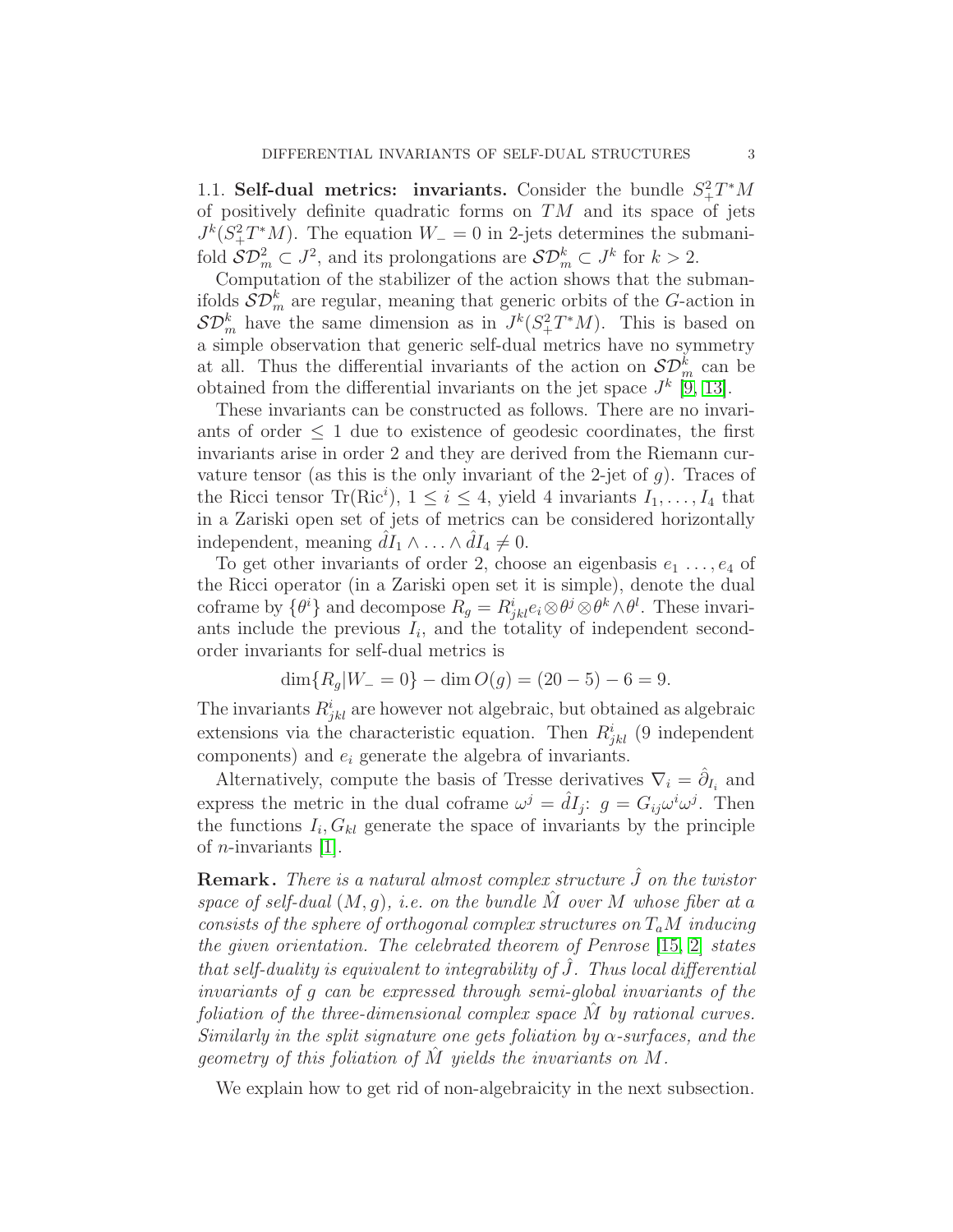1.2. Self-dual conformal structures: invariants. Here the invariants of the second order are obtained from the Weyl tensor as the only conformally invariant part of the Riemann tensor  $R<sub>g</sub>$ . For general conformal structures a description of the scalar invariants was given recently in [\[10\]](#page-19-4). In our case  $W = W_+ + W_-$  the second component vanishes, and so we have only 5-dimensional space of curvature tensors W, namely Weyl parts of  $R_q$  considered as  $(3, 1)$  tensors.

Let us fix a representative of the conformal structure  $g_0 \in [g]$  by the requirement  $||W_+||_{g_0}^2 = 1$ , this uniquely determines  $g_0$  provided that  $W_+$ is non-vanishing in a neighborhood (in the case of neutral signature we have to require  $||W_+||_g^2 \neq 0$  for some and hence any metric  $g \in [g]$  and then we can fix  $g_0$  up to  $\pm$  by the requirement  $||W_+||_{g_0}^2 = \pm 1$ . Use this representative to convert  $W_+$  into a  $(2, 2)$ -tensor, considered as a map  $W_+ : \Lambda^2 T \to \Lambda^2 T$ , where  $T = T_a M$  for a fixed  $a \in M$ .

Recall [\[2\]](#page-18-0) that the operator  $W = W_+ + W_-$  is block-diagonal in terms of the Hodge  $\ast$ -decomposition  $\Lambda^2 T = \Lambda^2_+ T \oplus \Lambda^2_- T$ . Thus  $W_+$ :  $\Lambda^2_+T \to \Lambda^2_+T$  is a map of 3-dimensional spaces and it is traceless of norm 1. For the spectrum  $Sp(W_+) = {\lambda_1, \lambda_2, \lambda_3}$  this means  $\sum \lambda_i = 0$ ,  $\max |\lambda_i| = 1$ . To conclude, we have only one scalar invariant of order 2, for which we can take  $I = \text{Tr}(W_+^2)$ .

To obtain more differential invariants we proceed as follows. It is known that Riemannian conformal structure in 4D is equivalent to a quaternionic structure (split-quaternionic in the split-signature). In the domain, where  $Sp(W_+|\Lambda_+^2)$  is simple we even get a hyper-Hermitian structure (on the bundle  $TM$  pulled back to  $\mathcal{SD}_c^2$ , so no integrability conditions for the operators  $J_1, J_2, J_3$  as follows.

Let  $\sigma_i \in \Lambda^2_+$  be the eigenbasis of  $W_+$  corresponding to eigenvalues  $\lambda_i$ , normalized by  $\|\sigma_i\|_{g_0}^2 = 1$  (this still leaves  $\pm$  freedom for every  $\sigma_i$ ). These 2-forms are symplectic (= nondegenerate, since again these are forms on a bundle over  $\mathcal{SD}_c^2$  and  $g_0$ -orthogonal, so the operators  $J_i = g_0^{-1} \sigma_i$  are anti-commuting complex operators on the space T, and they are in quaternionic relations up to the sign. We can fix one sign by requiring  $J_3 = J_1 J_2$ , but still have residual freedom  $\mathbb{Z}_2 \times \mathbb{Z}_2$ .

Now we can fix a canonical (up to above residual symmetry) frame, depending on the 3-jet of [g], as follows:  $e_1 = g_0^{-1} \hat{d}I / ||g_0^{-1} \hat{d}I||_{g_0}, e_2 =$  $J_1e_1, e_3 = J_2e_1, e_4 = J_3e_1.$  The structure functions of this frame  $c_{ij}^k$ (given by  $[e_i, e_j] = c_{ij}^k e_k$ ) together with I constitute the fundamental invariants of the conformal structure (we can fix, for instance,  $I_1 = I$ ,  $I_2 = c_{12}^1$ ,  $I_3 = c_{13}^1$ ,  $I_4 = c_{14}^1$  to be the basic invariants), and together with the invariant derivations  $\nabla_j = \mathcal{D}_{e_j}$  (total derivative along  $e_j$ ) they generate the algebra of scalar differential invariants micro-locally.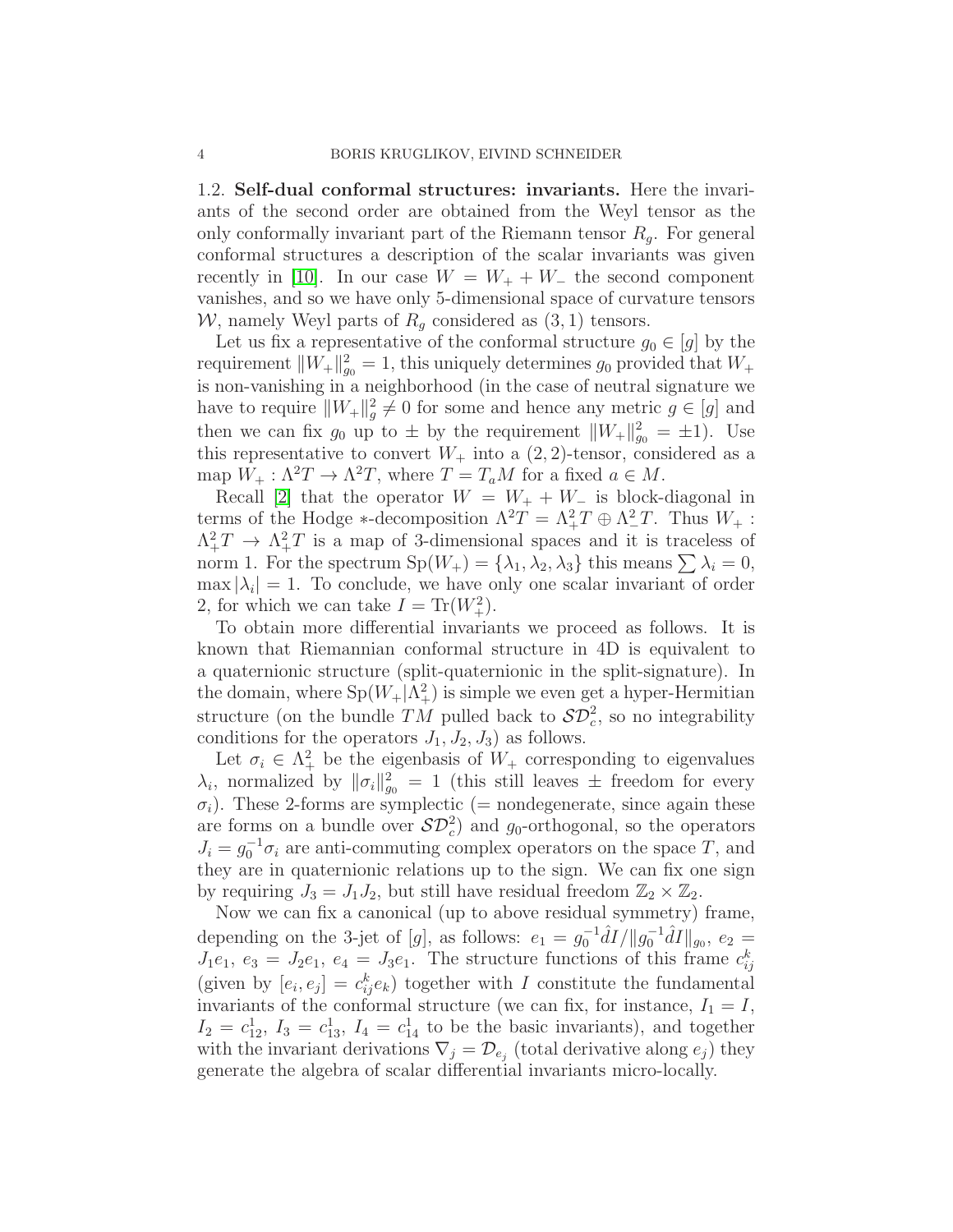The micro-locality comes from non-algebraicity of the invariants. Indeed, since we used eigenvalues and eigenvectors in the construction, the output depends on an algebraic extension via some additional variables y. Notice though that this involves only 2-jet coordinates, i.e. the y-variables are in algebraic relations with the fiber variables of the projection  $J^2 \to J^1$ , and with respect to higher jets everything is algebraic. Thus we can eliminate the y-variables, as well as the residual freedom, and obtain the algebra of global rational invariants  $\mathfrak{A}_l$ .

Here l is the order of jet from which only polynomial behavior of the invariants can be assumed [\[12\]](#page-19-0). This yields the Lie-Tresse type description of the algebra  $\mathfrak{A}_l$ .

It is easy to see that the rational expressions occur at most on the level of 3-jets, so the generators of the rational algebra can be chosen polynomial in the jets of order  $> 3$ . Thus we conclude:

**Theorem 1.** The algebra  $\mathfrak{A}_3$  of rational-polynomial invariants as well as the field  $\mathfrak F$  of rational differential invariants of self-dual conformal metric structures are both generated by a finite number of (the indicated) differential invariants  $I_i$  and invariant derivations  $\nabla_j$ , and the invariants from this algebra/field separate generic orbits in  $\mathcal{SD}_{c}^{\infty}$ .

<span id="page-4-0"></span>A similar statement also holds true for metric invariants of  $\mathcal{SD}_{m}^{\infty}$ .

## 2. Stabilizers of generic jets

Our method to compute the number of independent differential invariants of order  $k$  follows the approach of [\[13\]](#page-19-2). We will use the jetlanguage from the formal theory of PDE, and refer the reader to [\[11\]](#page-19-5).

Fix a point  $a \in M$ . Denote by  $\mathbb{D}_k$  the Lie group of k-jets of diffeomorphisms preserving the point a. This group is obtained from  $\mathbb{D}_1 = GL(T)$  by successive extensions according to the exact 3-sequence

$$
0 \to \Delta_k \longrightarrow \mathbb{D}_k \longrightarrow \mathbb{D}_{k-1} \to \{e\},\
$$

where  $\Delta_k = \{ [\varphi]_x^k : [\varphi]_x^{k-1} = [\text{id}]_x^{k-1} \} \simeq S^k T^* \otimes T$  is Abelian  $(k > 1)$ .

Denote by  $\text{St}_k \subset \mathbb{D}_{k+1}$  the stabilizer of a generic point  $a_k \in \mathcal{SD}_x^k$ , and by  $\mathrm{St}_k^0$  its connected component of unity.

2.1. Self-dual metrics: stabilizers. We refer to [\[13\]](#page-19-2) for computations of stabilizers and note that even though the computation there is done for generic metrics, it applies to self-dual metrics as well. Thus in the metric case the stabilizers are the following:  $St_0 = St_1 = O(g)$ , and  $\mathrm{St}_k^0 = 0$  for  $k \geq 2$ .

Consequently the action of the pseudogroup G on jets of order  $k \geq 2$ is almost free, meaning that  $\mathbb{D}_{k+1}$  has a discrete stabilizer on  $\mathcal{SD}_{m}^{k}|_{a}$ .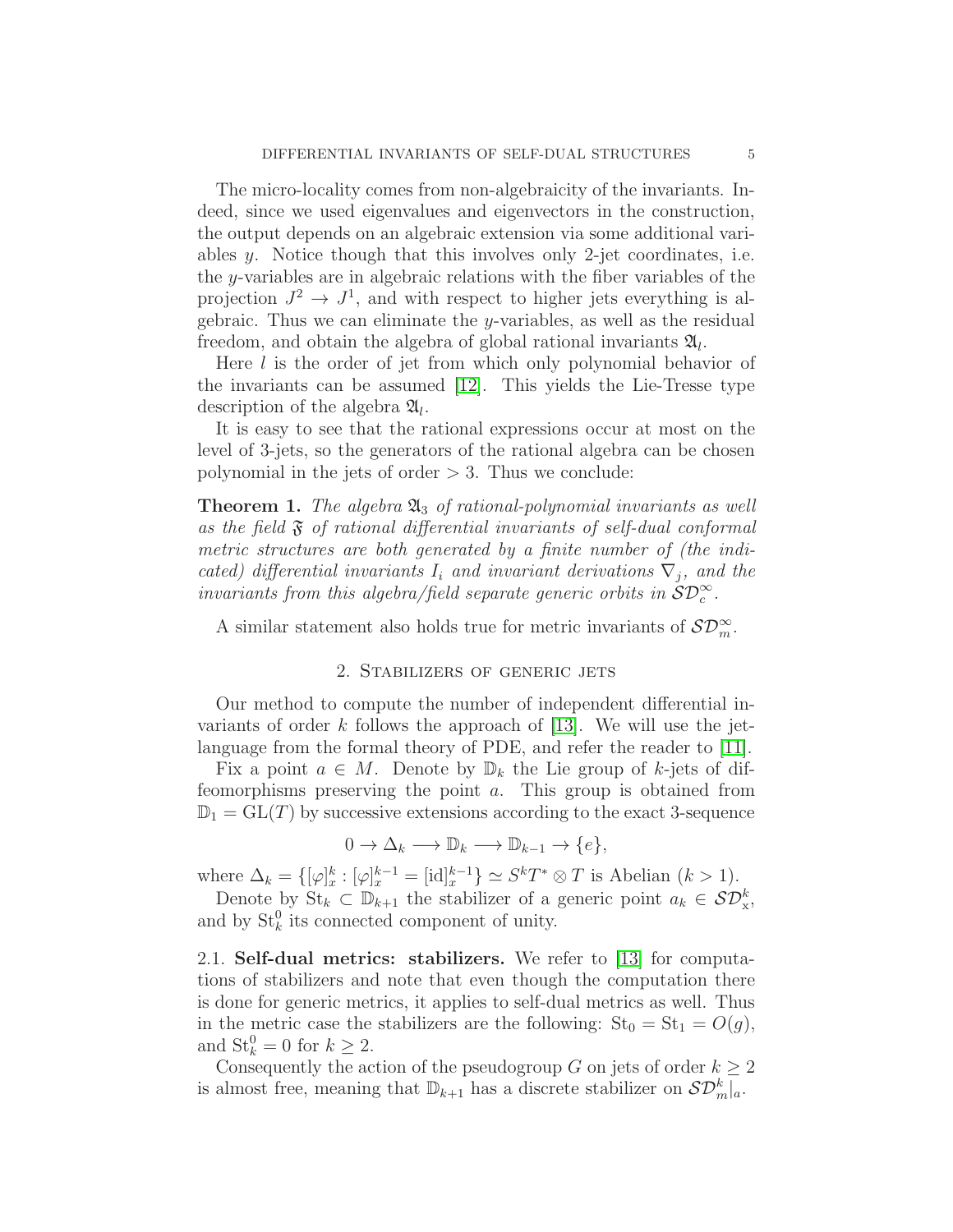2.2. Self-dual conformal structures: stabilizers. The stabilizers for general conformal structures were computed in [\[10\]](#page-19-4). In the selfdual case there is a deviation from the general result. Denote by  $\mathcal{C}_M$  =  $S_+^2T^*M/\mathbb{R}_+$  the bundle of conformal metric structures.

**Lemma 2.** ([\[10\]](#page-19-4)) The following is a natural isomorphism:

$$
T_{[g]}(\mathcal{C}_M) = \text{End}_{0}^{\text{sym}}(T) = \{A : T \to T \mid g(Au, v) = g(u, Av), \text{Tr}(A) = 0\}.
$$

Denote  $V_M = T_{[g]}(\mathcal{C}_M)$ . The differential group  $\mathbb{D}_{k+1}$  acts on  $S\mathcal{D}_{c}^k$ , in particular  $\Delta_{k+1}$  acts on it. The next statement is obtained by a direct computation of the symbol of Lie derivative.

**Lemma 3.** The tangent to the orbit  $\Delta_{k+1}(a_k)$  is the image Im( $\zeta_k$ ) ⊂  $T \mathcal{S} \mathcal{D}^k_c$  of the map  $\zeta_k$  that is equal to the following composition

$$
S^{k+1}T^*\otimes T\stackrel{\delta}{\longrightarrow}S^kT^*\otimes (T^*\otimes T)\stackrel{1\otimes \Pi}{\longrightarrow}S^kT^*\otimes V_M.
$$

Here  $\delta$  is the Spencer operator and  $\Pi : T^* \otimes T \to V_M \subset T^* \otimes T$  is the projection given by

$$
\langle p, \Pi(B)u \rangle = \frac{1}{2} \langle p, Bu \rangle + \frac{1}{2} \langle u_b, B p^{\sharp} \rangle - \frac{1}{n} \operatorname{Tr}(B) \langle p, u \rangle,
$$

where  $u \in T, p \in T^*, B \in T^* \otimes T$  are arbitrary,  $\langle \cdot, \cdot \rangle$  denotes the pairing between  $T^*$  and  $T$ , and  $u_{\flat} = g(u, \cdot), p^{\sharp} = g^{-1}(p, \cdot)$  for some representative  $g \in [g]$ , on which the right-hand side does not depend.

Recall that *i*-th prolongation of a Lie algebra  $\mathfrak{h} \subset \text{End}(T)$  is defined by the formula  $\mathfrak{h}^{(i)} = S^{i+1}T^* \otimes T \cap S^iT^* \otimes \mathfrak{h}$ . As is well-known, for the conformal algebra of [g] it holds:  $\mathfrak{co}(g)^{(1)} = T^*$  and  $\mathfrak{co}(g)^{(i)} = 0, i > 1$ .

**Lemma 4.** We have  $\text{Ker}(\zeta_k) = 0$  for  $k > 1$ , and therefore the projectors  $\rho_{k+1,k} : \mathbb{D}_{k+1} \to \mathbb{D}_k$  induce the injective homomorphisms  $\text{St}_k \to \text{St}_{k-1}$ and  $\mathrm{St}_{k}^{0} \to \mathrm{St}_{k-1}^{0}$  for  $k > 1$ .

*Proof.* If  $\zeta_k(\Psi) = 0$ , then  $\delta(\Psi) \in S^kT^* \otimes \mathfrak{co}(g)$ , where  $\mathfrak{co}(g) \subset \text{End}(T)$ is the conformal algebra. This means that  $\Psi \in \mathfrak{co}(g)^{(k+1)} = 0$ , if  $k > 1$ . Thus we conclude injectivity of  $\zeta_k$ :  $\Delta_{k+1} \cap \text{St}_k = \{e\}$ , whence the second claim.

The stabilizers of low order (for any  $n \geq 3$ ) are the following. For any  $a_0 \in \mathcal{C}_M$  its stabilizer is  $\text{St}_0 = CO(g) = (\text{Sp}(1) \times_{\mathbb{Z}_2} \text{Sp}(1)) \times \mathbb{R}_+$ .

Next, the stabilizer  $St_1 \subset \mathbb{D}_2$  of  $a_1 \in J^1(\mathcal{C}_M)$  is the extension (by derivations) of St<sub>0</sub> by  $\mathfrak{co}(g)^{(1)} = T^* \stackrel{\iota}{\hookrightarrow} \Delta_2$ , where  $\iota : T^* \to S^2T^* \otimes T$  is given by

$$
\iota(p)(u,v) = \langle p, u \rangle v + \langle p, v \rangle u - \langle u_{\flat}, v \rangle p^{\sharp},
$$

for  $p \in T^*$ ,  $u, v \in T$ . In other words, we have  $St_1 = CO(g) \ltimes T$ .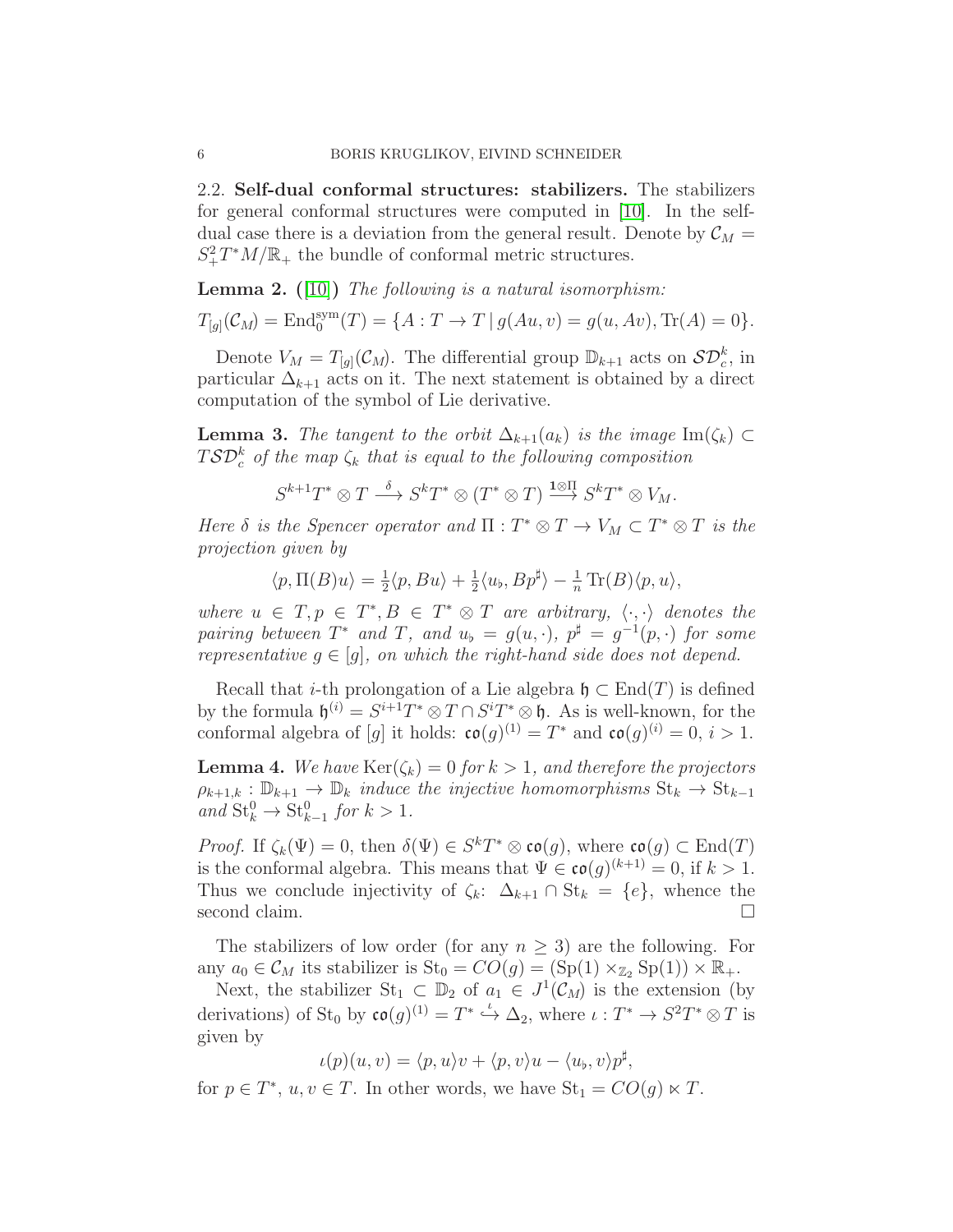Since for G-action on  $\mathcal{SD}_c^2$  there is precisely 1 scalar differential invariant, we get dim  $St_2 = (16+40+80) - (9+36+85-1) = 7$ . This can be also seen as follows. Since  $St_2^0 \subset St_1$  preserves the hyper-Hermitian structure determined by generic 2-jet  $a_2 \in \mathcal{SD}_c^2$  (see Section [1\)](#page-1-0) the  $\mathbb{R}_+$ factor and one of the  $Sp(1)$  copies in  $St_0$  disappears from the stabilizer of 2-jet, and we get  $St_2^0 \simeq Sp(1) \ltimes T$ .

# **Lemma 5.** For  $k \geq 3$  we have:  $\text{St}_k^0 = \{e\}.$

*Proof.* In Section [1](#page-1-0) we constructed a canonical frame  $e_1, \ldots, e_4$  on T depending on (generic) jet  $a_3$ . In other words, we constructed a frame on the bundle  $\pi_3^*TM$  over a Zariski open set in  $\mathcal{SD}_c^3$ .

The elements from  $St_3^0$  shall preserve this frame, and so the last component  $Sp(1)$  from  $St_0$  is reduced. But also the elements from  $St_3^0$  shall preserve the 1-jet of the hyper-Hermitian structure and the invariant  $I$  determined by 2-jets, whence also the factor  $T$  is reduced, and  $St_3^0$  is trivial (we take the connected component because of the undetermined signs  $\pm$  in the normalizations). Hence the stabilizers  $St_k^0$ for  $k \geq 3$  are trivial as well.

## 3. HILBERT POLYNOMIAL AND POINCARÉ FUNCTION FOR  $SD$

Now we can compute the number of independent differential invariants. Since G acts transitively on M the codimension of the orbit of G in  $\mathcal{SD}_{\mathbf{x}}^k$  is equal to the codimension of the orbit of  $\mathbb{D}_{k+1}$  in  $\mathcal{SD}_{\mathbf{x}}^k|_a$ (where  $a \in M$  is a fixed point and x is either m or c). Denoting the orbit through a generic k-jet  $a_k$  by  $\mathcal{O}_k \subset \mathcal{SD}_x^k|_a$  we have:

$$
\dim(\mathcal{O}_k) = \dim \mathbb{D}_{k+1} - \dim \mathrm{St}_k.
$$

Notice that

$$
\mathrm{codim}(\mathcal{O}_k)=\dim \mathcal{SD}_\mathrm{x}^k|_a-\dim(\mathcal{O}_k)=\mathrm{trdeg}\,\mathfrak{F}_k
$$

is the number of (functionally independent) scalar differential invariants of order k (here trdeg  $\mathfrak{F}_k$  is the transcendence degree of the field of rational differential invariants on  $\mathcal{SD}_{\mathbf{x}}^{k}$ .

The Hilbert function is the number of "pure order"  $k$  differential invariants  $H(k) = \text{trdeg }\mathfrak{F}_k-\text{trdeg }\mathfrak{F}_{k-1}$ . It is known to be a polynomial for large  $k$ , so we will refer to it as the Hilbert polynomial.

The Poincaré function is the generating function for the Hilbert polynomial, defined by  $P(z) = \sum_{k=0}^{\infty} H(k)z^k$ . This is a rational function with the only pole  $z = 1$  of order equal to the minimal number of invariant derivations in the Lie-Tresse generating set [\[12\]](#page-19-0).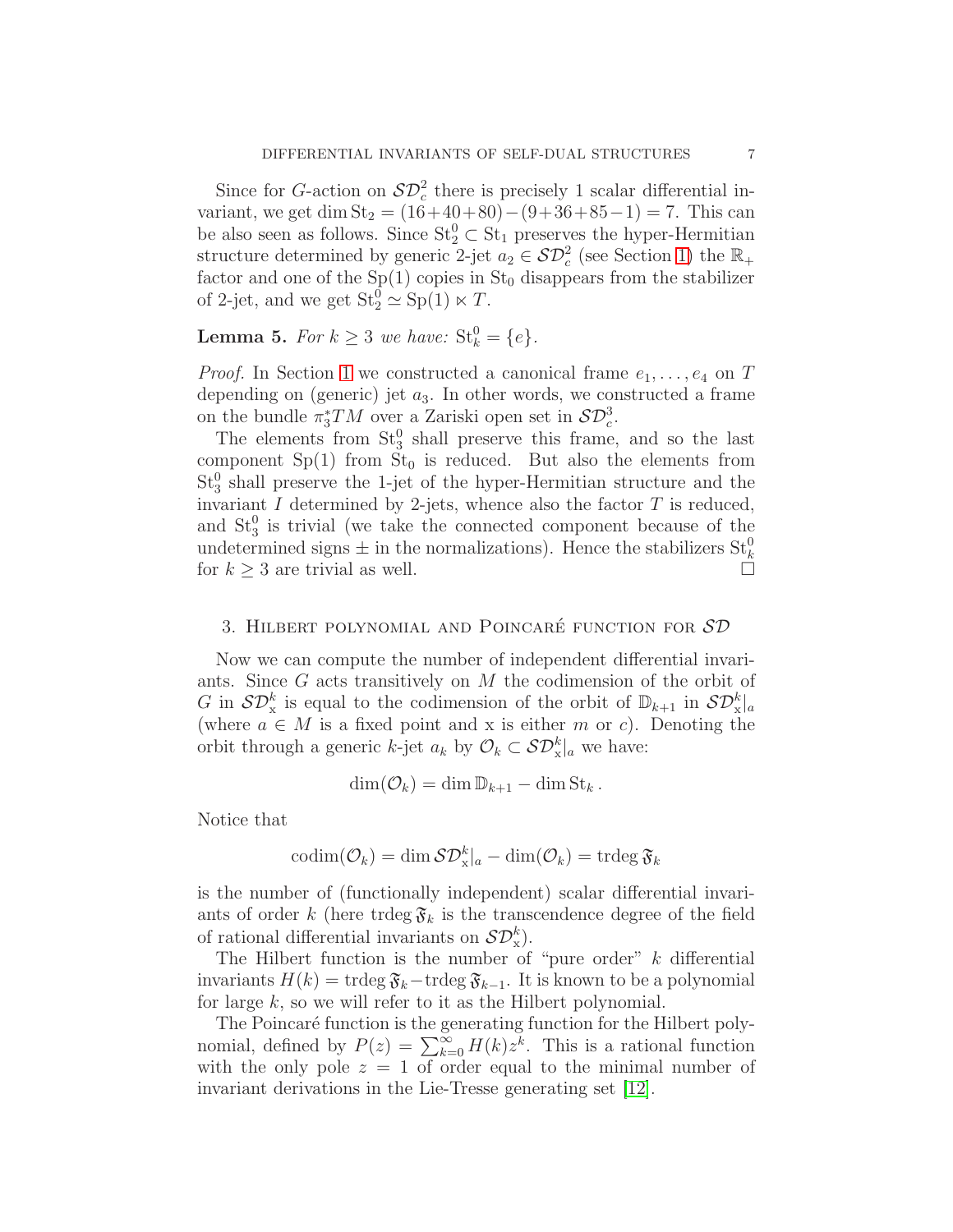3.1. Counting differential invariants. The results of Section [2](#page-4-0) allow to compute the Hilbert polynomial and the Poincaré function.

**Theorem 6.** The Hilbert polynomial for G-action on  $SD_m$  is

$$
H_m(k) = \begin{cases} 0 & \text{for } k < 2, \\ 9 & \text{for } k = 2, \\ \frac{1}{6}(k-1)(k^2 + 25k + 36) & \text{for } k > 2. \end{cases}
$$

The corresponding Poincaré function is equal to

$$
P_m(z) = \frac{z^2(9+4z-30z^2+24z^3-6z^4)}{(1-z)^4}.
$$

Notice that  $H_m(k) \sim \frac{1}{3!}k^3$ , meaning that the moduli of self-dual metric structures are parametrized by 1 function of 4 arguments. This function is the unavoidable rescaling factor.

*Proof.* As for the general metrics, there are no invariants of order  $\lt 2$ . Since  $St_2^0 = 0$ , we have:

$$
H_m(2) = \dim \mathcal{SD}_m^2|_a - \dim \mathbb{D}_3 = (10 + 40 + 95) - (16 + 40 + 80) = 9.
$$

Alternatively, the only invariant of the 2-jet of a metric is the Riemann curvature tensor. Since  $W_ = 0$ , it has  $20 - 5 = 15$  components and is acted upon effectively by the group  $O(g)$  of dimension 6; hence the codimension of a generic orbit is  $15 - 6 = 9$ .

Starting from 2-jet we impose the self-duality constraint that, as discussed in the introduction, consist of 5 equations and is a determined system (mod gauge). In particular, there are no differential syzygies between these 5 equations, so that in "pure" order  $k \geq 2$  the number of independent equations is  $5 \cdot {k+1 \choose 3}$  $\binom{+1}{3}$ . Thus the symbol of the self-duality metric equation  $W_$  = 0 on g, given by

$$
\mathfrak{g}_k = \text{Ker}(d\pi_{k,k-1} : T\mathcal{S}\mathcal{D}_m^k \to T\mathcal{S}\mathcal{D}_m^{k-1})
$$

has dimension  $\dim(S^kT^* \otimes S^2T^*) - \#[\text{independent equations}].$ 

Since the pseudogroup G acts almost freely on jets of order  $k \geq 2$ (freely from some order  $k$ ), we have:

$$
H_m(k) = \dim \mathfrak{g}_k - \dim \Delta_{k+1} = 10 \cdot \binom{k+3}{3} - 5 \cdot \binom{k+1}{3} - 4 \cdot \binom{k+4}{3}
$$

whence the claim for the Hilbert polynomial. The formula for the Poincaré function follows.  $\Box$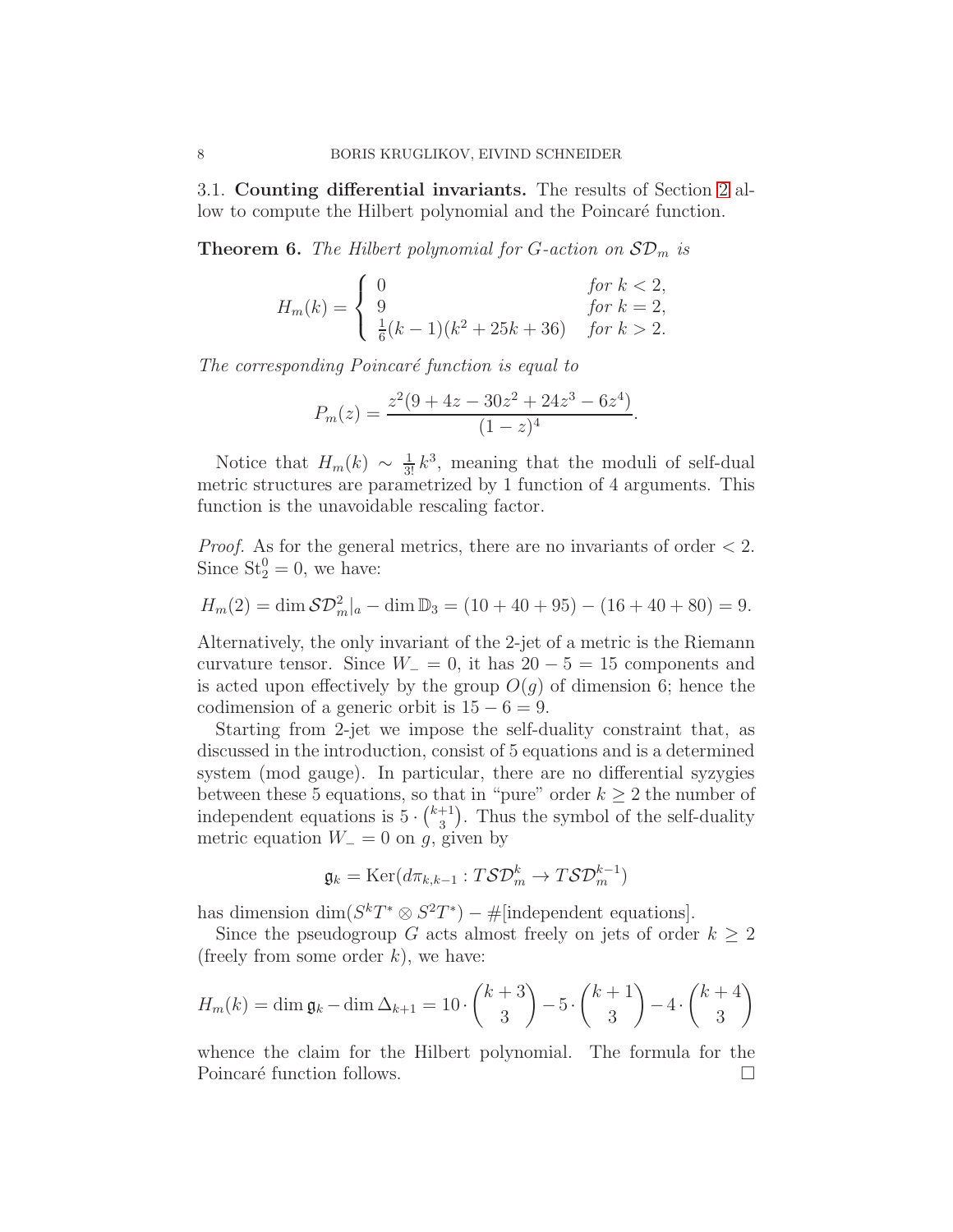<span id="page-8-0"></span>**Theorem 7.** The Hilbert polynomial for G-action on  $SD<sub>c</sub>$  is

$$
H_c(k) = \begin{cases} 0 & \text{for } k < 2, \\ 1 & \text{for } k = 2, \\ 13 & \text{for } k = 3, \\ 3k^2 - 7 & \text{for } k > 3. \end{cases}
$$

The corresponding Poincaré function is equal to

$$
P_c(z) = \frac{z^2(1+10z+5z^2-17z^3+7z^4)}{(1-z)^3}.
$$

Notice that  $H_c(k) \sim 6 \cdot \frac{1}{2!} k^2$ , meaning that the moduli of self-dual conformal metric structures are parametrized by 6 function of 3 arguments. This confirms the count in [\[6,](#page-18-3) [5\]](#page-18-1).

*Proof.* As for the general metrics, there are no invariants of order  $\lt 2$ . We already counted  $H_c(2) = 1$ . Since  $St_3^0 = 0$ , we have:

$$
H_c(3) = \dim \mathcal{SD}_m^3|_a - \dim \mathbb{D}_4 - H_c(2)
$$
  
= (9 + 36 + 85 + 160) - (16 + 40 + 80 + 140) - 1 = 13.

Starting from 2-jet we impose the self-duality constraint, and we computed in the previous proof that this yields  $5 \cdot {k+1 \choose 3}$  $\binom{+1}{3}$  independent equations of "pure" order  $k \geq 2$ . Thus the symbol of the self-duality conformal equation  $W_$  = 0 on [g], given by

$$
\mathfrak{g}_k = \text{Ker}(d\pi_{k,k-1} : T\mathcal{S}\mathcal{D}_c^k \to T\mathcal{S}\mathcal{D}_c^{k-1}),
$$

has dimension=  $\dim(S^kT^* \otimes (S^2T^*/\mathbb{R}_+)) - \#[\text{independent equations}].$ 

Since the pseudogroup G acts almost freely on jets of order  $k \geq 3$ (freely from some order  $k$ ), we have:

$$
H_c(k) = \dim \mathfrak{g}_k - \dim \Delta_{k+1} = 9 \cdot \binom{k+3}{3} - 5 \cdot \binom{k+1}{3} - 4 \cdot \binom{k+4}{3}
$$

whence the claim for the Hilbert polynomial. The formula for the Poincaré function follows.  $\Box$ 

3.2. The quotient equation. Let  $I_1, \ldots, I_4$  be the basic differential invariants of self-dual conformal structures. For generic such structures  $c$  these invariant evaluated on  $c$  are independent. Thus we can fix the gauge by requiring  $I_i = x_i$ ,  $i = 1, \ldots, 4$ , to be the local coordinates on M. This adds 4 differential equations to 5 equations of self-duality on 9 components of c. Consequently, denoting

 $\Sigma_{\infty} = \{ \theta \in \mathcal{SD}_{c}^{\infty} : \hat{d}I_1 \wedge \hat{d}I_2 \wedge \hat{d}I_3 \wedge \hat{d}I_4 \text{ is not defined at } \theta \text{ or vanishes} \},\$ the moduli space  $(\mathcal{SD}_c^{\infty} \setminus \Sigma_{\infty})/G$  is given as  $9 \times 9$  PDE system

$$
W_{-}=0, I_1=x_1,\ldots, I_4=x_4.
$$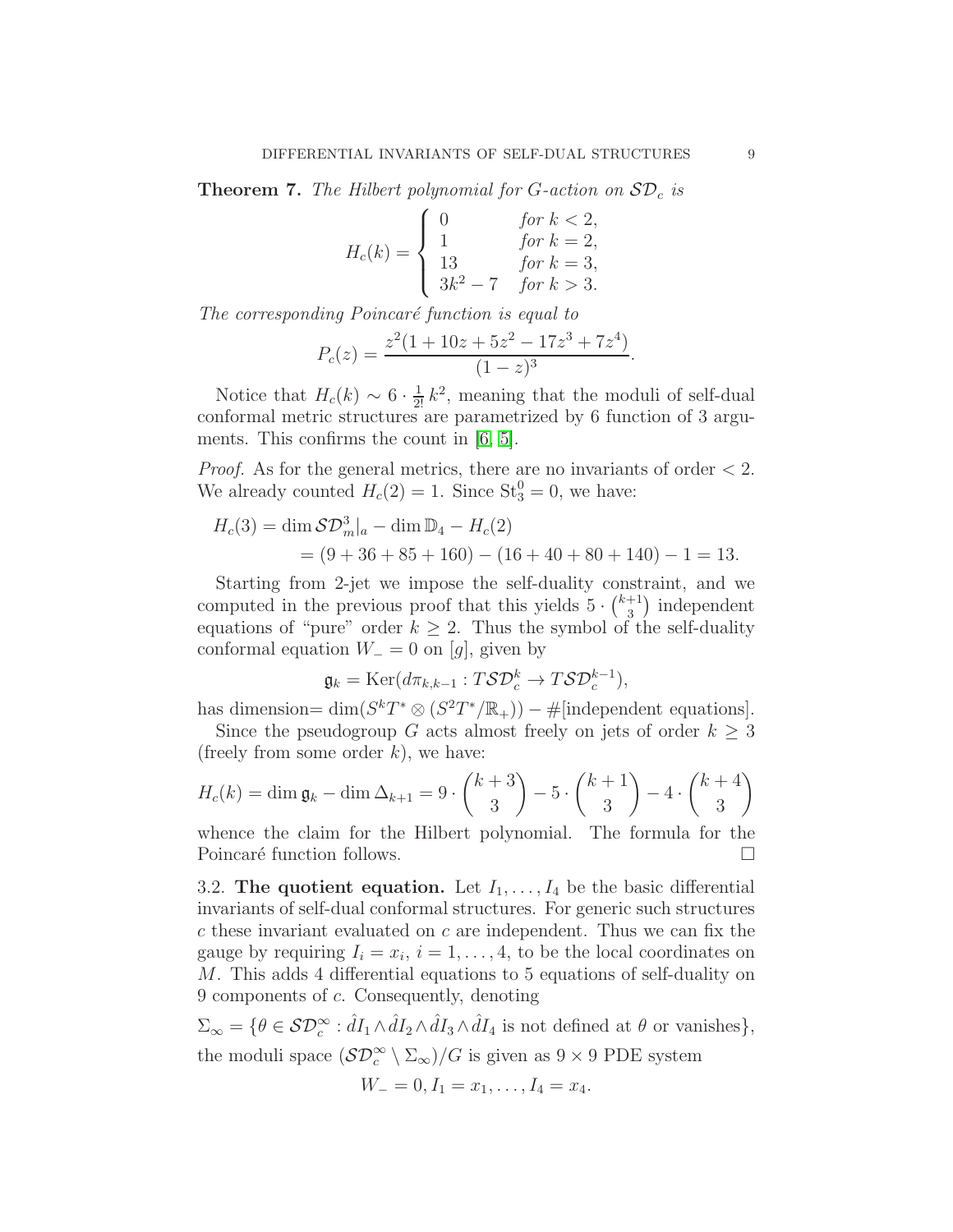#### 10 BORIS KRUGLIKOV, EIVIND SCHNEIDER

#### 4. The self-duality equation

In the second approach we use a  $3 \times 3$  PDE system from [\[5\]](#page-18-1) which encodes all self-dual conformal structures. It was shown in loc.cit. that any anti-self-dual conformal structure in neutral signature (2, 2) locally takes the form  $[g]$  where

<span id="page-9-0"></span>
$$
g = dtdx + dzdy + p dt2 + 2q dt dz + r dz2.
$$
 (1)

Here  $p, q, r$  are functions of  $(t, x, y, z)$  which satisfy the following three second-order PDEs:

$$
p_{xx} + 2q_{xy} + r_{yy} = 0,
$$
  

$$
m_x + n_y = 0,
$$
 (2)

<span id="page-9-1"></span>
$$
m_z - qm_x - rm_y + (q_x + r_y)m = n_t - pn_x - qn_y + (p_x + q_y)n,
$$

where

$$
m := p_z - q_t + pq_x - qp_x + qq_y - rp_y, \ n := q_z - r_t + qr_y - rq_y + pr_x - qq_x.
$$

Conversely, any such conformal structure is anti-self-dual. Therefore we can, instead of looking at arbitrary self-dual conformal structures, look at conformal structures  $[g]$  where g is a metric of the Plebantski-Robinson form [\(1\)](#page-9-0) satisfying [\(2\)](#page-9-1). So from now on we restrict to self-dual conformal structures in the neutral signature (2, 2).

Remark. These equations are admittedly describing anti-self-dual metrics (\* $W = -W$ ) instead of self-dual metrics (\* $W = W$ ). However, in order to define the Hodge operator, one must specify an orientation. Change of orientation interchanges the equations, so from a local viewpoint self-dual and anti-self-dual structures are the same.

Conformal structures of the form [\(1\)](#page-9-0) are parametrized by sections of the bundle  $\pi \colon C_M^{\text{PR}} = M \times \mathbb{R}^3(p, q, r) \to M$ , where  $M = \mathbb{R}^4(t, x, y, z)$ . Self-dual conformal structures must, in addition, satisfy system [\(2\)](#page-9-1), so they are described by a second-order PDE

$$
\mathcal{SDE}_2 = \{ \theta = [(p, q, r)]_x^2 : x \in M, \theta \text{ satisfies (2)} \} \subset J^2(\mathcal{C}_M^{\text{PR}}).
$$

We let  $SDE_k \subset J^k = J^k(\mathcal{C}_M^{\text{PR}})$  denote the prolonged equation. From now on we will omit specification of the bundle over which the jet spaces are constructed, because it will always be  $\mathcal{C}_M^{\text{PR}}$  in what follows.

The prolonged equation  $SDE_k$  is given by  $3\binom{k+2}{4}$  $\binom{+2}{4}$  equations in  $J^k$ since the system [\(2\)](#page-9-1) is determined. By subtracting this from the jet space dimension dim  $J^k = 4 + 3\binom{k+4}{4}$  $\binom{+4}{4}$ , we find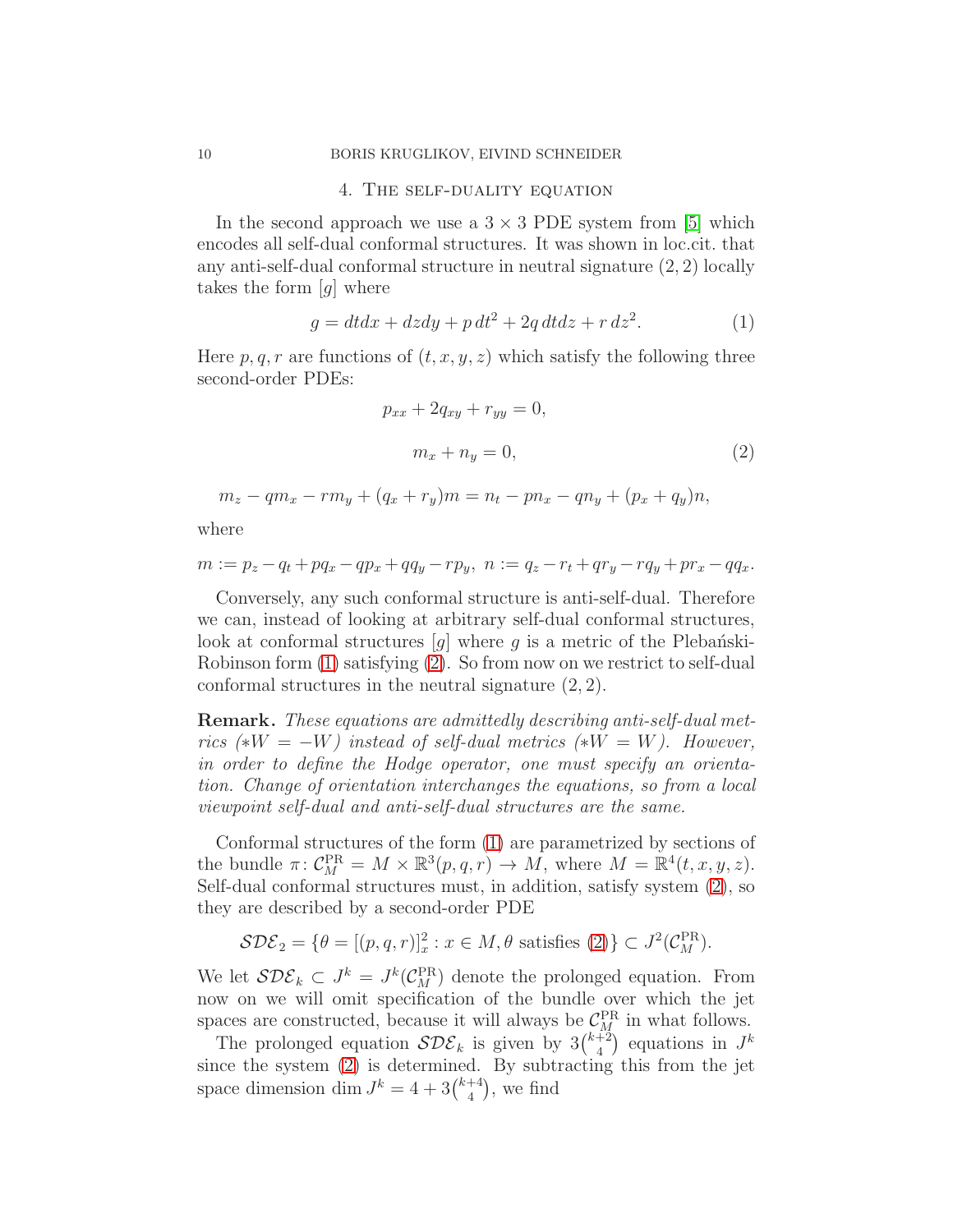$$
\dim \mathcal{SDE}_k = 4 + 3\binom{k+4}{4} - 3\binom{k+2}{4} = k^3 + \frac{9}{2}k^2 + \frac{13}{2}k + 7.
$$

## 5. SYMMETRIES OF SDE

Self-dual conformal structures locally correspond to sections of  $C_M^{\rm PR}$ that are solutions of  $SDE$ . This correspondence is not 1-1 as there is some residual freedom left: two solutions of  $SDE$  can still be equivalent up to diffeomorphisms. The goal is to remove this freedom by factoring by diffeomorphisms that preserve the shape of the conformal structure [g] where g is in Plebanski-Robinson form  $(1)$ .

These transformations form the symmetry pseudogroup  $\mathcal G$  of the equation  $SDE$ . We will study its Lie algebra g. By the Lie-Bäcklund theorem [\[8\]](#page-19-6) for our equation all symmetries are (prolongations of) point transformations. It turns out that the Lie algebra of symmetries is the same as the Lie algebra of vector fields preserving the shape of [g].

5.1. Symmetries of  $SDE$ . A vector field X on  $J^0$  is a symmetry of  $SDE$  if the prolonged vector field  $X^{(2)}$  is tangent to  $SDE_2 \subset J^2$ , i.e. if  $X^{(2)}(F_i) = \lambda_i^j F_j$ , where  $F_1 = 0, F_2 = 0, F_3 = 0$  are the three equations [\(2\)](#page-9-1). This gives an overdetermined system of PDEs that can be solved by the standard technique, and we obtain the following result:

<span id="page-10-0"></span>**Theorem 8.** The Lie algebra  $\mathfrak g$  of symmetries of  $\mathcal{SDE}$  is generated by the following five classes of vector fields  $X_1(a)$ ,  $X_2(b)$ ,  $X_3(c)$ ,  $X_4(d)$ ,  $X_5(e)$ , each of which depends on a function of  $(t, z)$ :  $a\partial_t - xa_t\partial_x - xa_z\partial_y + (xa_{tt} - 2pa_t)\partial_p + (xa_{tz} - qa_t - pa_z)\partial_q + (xa_{zz} - 2qa_z)\partial_r,$  $b\partial_z - yb_t\partial_x - yb_z\partial_y + (yb_{tt} - 2qb_t)\partial_p + (yb_{tz} - qb_z - rb_t)\partial_q + (yb_{zz} - 2rb_z)\partial_r,$  $cx\partial_x + cy\partial_y + (cp - xc_t)\partial_p + (cq - \frac{1}{2}xc_z - \frac{1}{2}yc_t)\partial_q + (cr - yc_z)\partial_r,$  $d\partial_x - d_t \partial_p - \frac{1}{2} d_z \partial_q,$  $e\partial_y - \frac{1}{2}e_t\partial_q - e_z\partial_r.$ 

The following table shows the commutation relations.

| J۱.      | $X_1(g)$          | $X_2(g)$                |             | $X_4(g)$                  | $X_5(g)$                   |  |
|----------|-------------------|-------------------------|-------------|---------------------------|----------------------------|--|
| $X_1(f)$ | $X_1(fg_t-f_t g)$ | $X_2(fg_t) - X_1(f_zg)$ | $X_3(fg_t)$ | $X_4((fg)_t) + X_5(f_zg)$ | $X_5(fg_t)$                |  |
| $X_2(f)$ | $\ast$            | $X_2(fg_z-f_zg)$        | $X_3(fg_z)$ | $X_4(fg_z)$               | $X_4(f_t g) + X_5((fg)_z)$ |  |
| $X_3(f)$ | $\ast$            | $\ast$                  |             | $-X_4(fg)$                | $-X_5(fg)$                 |  |
| $X_4(f)$ | $\ast$            | $\ast$                  | $\ast$      |                           |                            |  |
| $X_5(f)$ | $\ast$            | $\ast$                  | $\ast$      | $\ast$                    |                            |  |

Notice that the Lie algebra is bi-graded  $\mathfrak{g} = \bigoplus \mathfrak{g}_{i,j}$ , meaning that  $[\mathfrak{g}_{i_1,j_1}, \mathfrak{g}_{i_2,j_2}] \subset \mathfrak{g}_{i_1+i_2,j_1+j_2}$  with nontrivial graded pieces

$$
\mathfrak{g}_{0,0} = \langle X_1, X_2 \rangle, \qquad \mathfrak{g}_{0,1} = \langle X_3 \rangle, \qquad \mathfrak{g}_{1,\infty} = \langle X_4, X_5 \rangle.
$$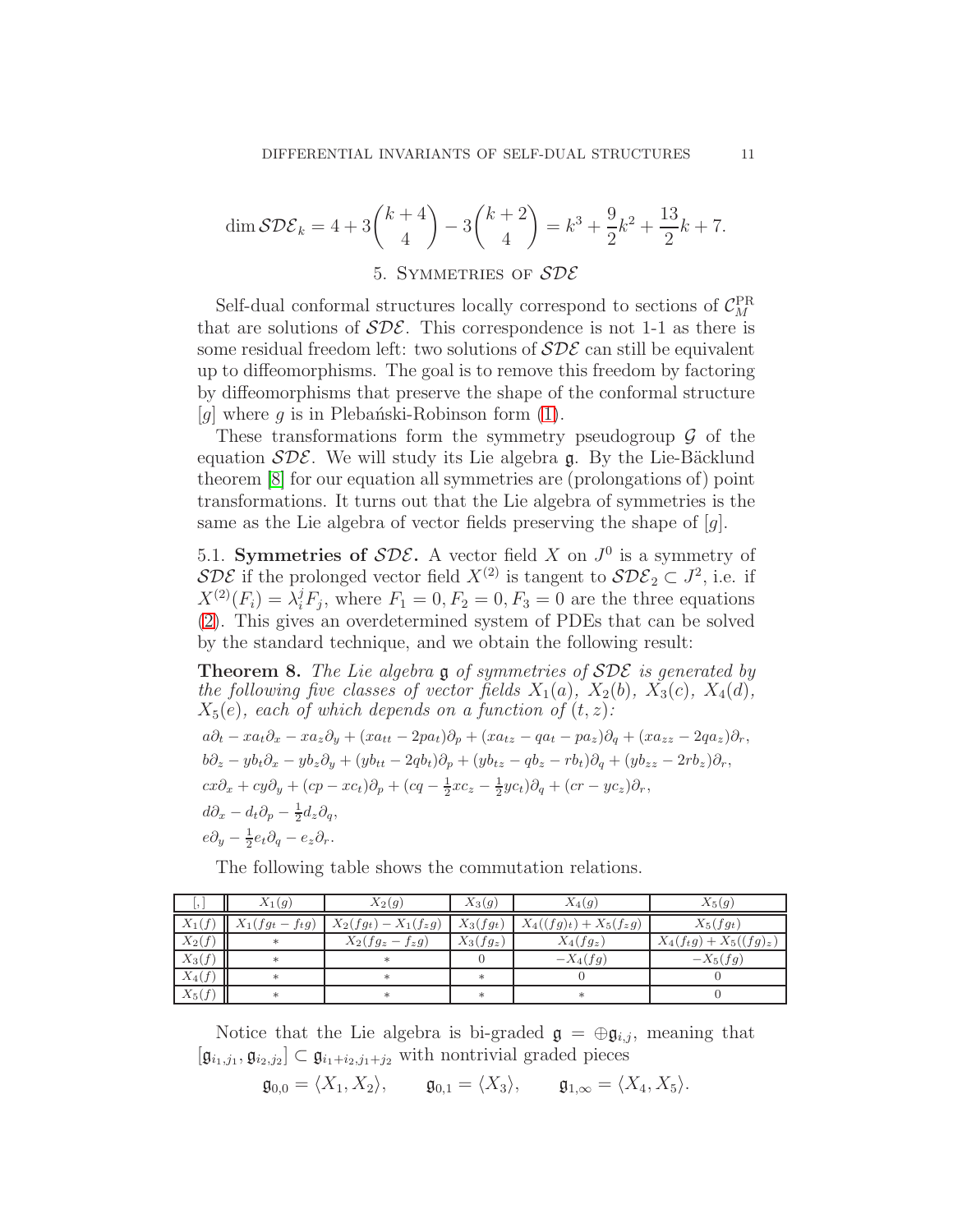5.2. Shape-preserving transformations. We say that a transformation  $\varphi \in \text{Diff}_{\text{loc}}(M)$  preserves the PR-shape if for every  $[g] \in \Gamma(\mathcal{C}_M^{\text{PR}})$ we have  $[\varphi_* g] \in \Gamma(\mathcal{C}_M^{\text{PR}})$ . A vector field X on  $\mathbb{R}^4$  preserves the PR-shape if its flow does so.

<span id="page-11-0"></span>Theorem 9. The Lie algebra of vector fields preserving the PR-shape is generated by the five classes of vector fields

 $a\partial_t - xa_t\partial_x - xa_z\partial_y, \quad b\partial_z - yb_t\partial_x - yb_z\partial_y, \quad cx\partial_x + cy\partial_y, \quad d\partial_x, \quad e\partial_y.$ 

where  $a, b, c, d, e$  are arbitrary functions of  $(t, z)$ .

Proof. In order to find the Lie algebra of vector fields preserving the shape of [g], we let  $X = f_1 \partial_t + f_2 \partial_x + f_3 \partial_y + f_4 \partial_z$  be a general vector field and take the Lie derivative  $L_X g$ . The vector field preserves the PR-shape of  $[g]$  if

$$
L_X g = \epsilon \cdot (dtdx + dzdy) + \tilde{p} dt^2 + 2\tilde{q} dt dz + \tilde{r} dz^2
$$

for some functions  $\epsilon, \tilde{p}, \tilde{q}, \tilde{r}$ . This gives an overdetermined system of 6 PDEs on 4 unknowns with the solutions parametrized by 5 functions of 2 variables as indicated.

5.3. Unique lift to  $J^0$ . The conformal metric [\(1\)](#page-9-0) can also be considered as a horizontal (degenerate) symmetric tensor  $c_{PR}$  on  $C_M^{PR}$ . Namely,  $c_{PR} \in \Gamma(\pi^*S^2T^*\tilde{M}/\mathbb{R}_+)$  is given at the point  $(t, x, y, z, p, q, r) \in$  $\mathcal{C}_M^{\text{PR}}$  via its representative g by formula [\(1\)](#page-9-0). The algebra of vector fields X preserving the shape of  $[g]$  is naturally lifted to  $\mathcal{C}_M^{\text{PR}}$  by the requirement  $L_{\hat{X}}c_{PR} = 0$ . This requirement algebraically restores the vertical components of the vector fields  $X_1, \ldots, X_5$  from Theorem [9](#page-11-0) yielding the symmetry fields from Theorem [8.](#page-10-0) We conclude:

Theorem 10. The Lie algebra of transformations preserving the PRshape coincides with the Lie algebra  $\frak g$  of point symmetries of  $SDE$ .

Thus the conformal structure  $c_{PR}$  uniquely restores  $\mathfrak{g} = \text{sym}(\mathcal{SDE})$ .

<span id="page-11-1"></span>5.4. Conformal tensors invariant under g. The goal of this subsection is to show that the simplest conformally invariant tensor with respect to  $\mathfrak g$  is  $c_{PR}$ , so that the conformal structure (of PR-shape) is in turn uniquely determined by g.

We aim to describe the horizontal conformal tensors on  $\mathcal{C}_{M}^{\text{PR}}$  that are invariant with respect to  $\mathfrak{g}$ . Since  $\mathfrak{g}$  acts transitively on  $\mathcal{C}_M^{\text{PR}}$ , we consider the stabilizer  $St_0 \subset \mathfrak{g}$  of the point given by  $(t, x, y, z, p, q, r) =$  $(0, 0, 0, 0, 0, 0)$  in  $C_M^{\text{PR}}$ . Denote by  $\text{St}_0^k$  the subalgebra of **g** consisting of fields vanishing at 0 to order k, so that  $St_0 = St_0^1$ .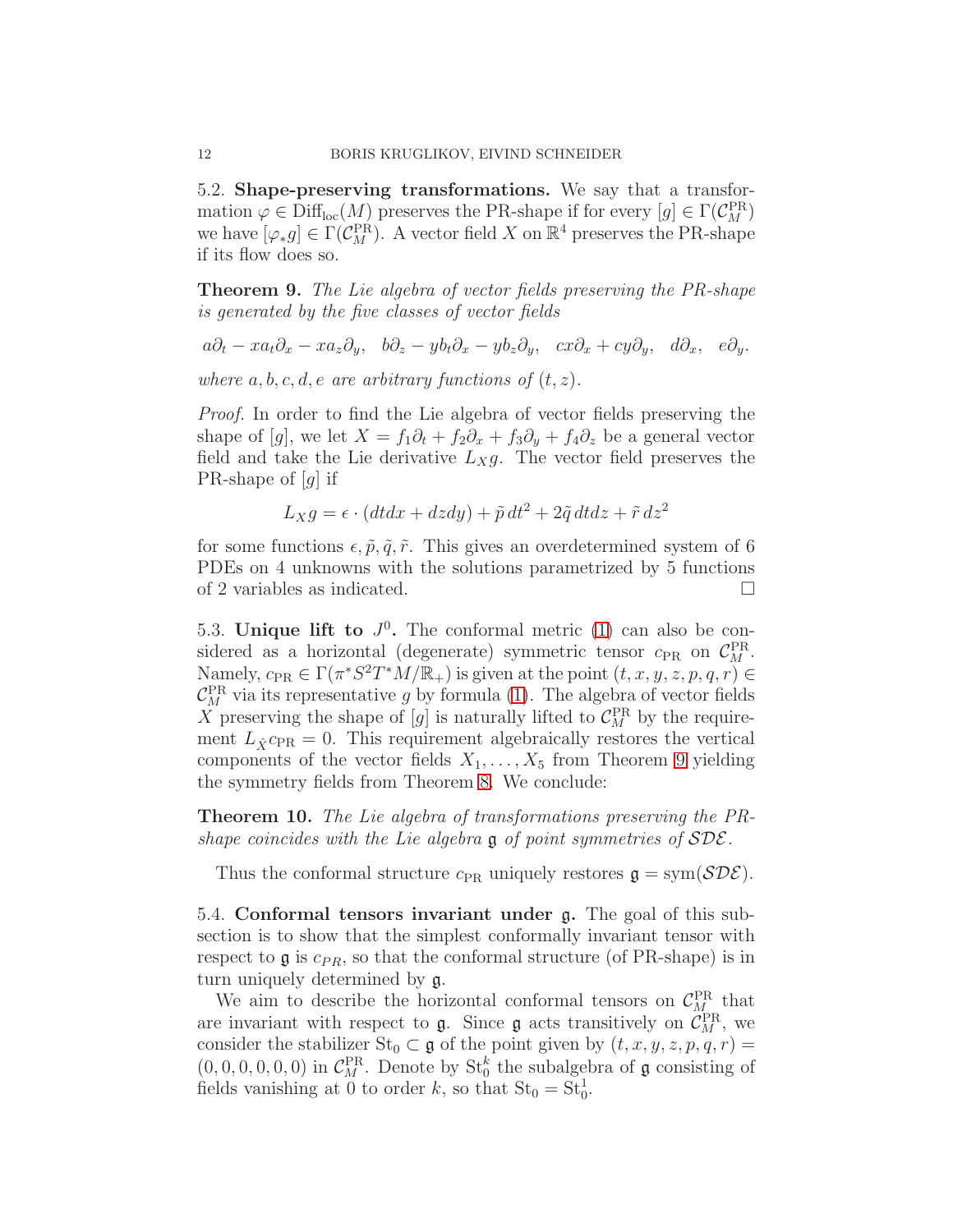It is easy to see from formulae of Theorem [8](#page-10-0) that the space  $St_0^1/St_0^2$ is 18-dimensional, and 12 of the generators are vertical (belong to  $\langle \partial_p, \partial_q, \partial_r \rangle$ . The complimentary linear fields have the horizontal parts

$$
Y_1 = t\partial_t - x\partial_x, \qquad Y_2 = z\partial_t - x\partial_y, \qquad Y_3 = t\partial_z - y\partial_x,
$$
  
\n
$$
Y_4 = z\partial_z - y\partial_y, \qquad Y_5 = x\partial_x + y\partial_y, \qquad Y_6 = z\partial_x - t\partial_y.
$$

They form a 6-dimensional Lie algebra  $\mathfrak h$  acting on the horizontal space  $\mathbb{T} = T_0 M = T_0 C_M^{\text{PR}} / \text{Ker}(d\pi)$ . This Lie algebra is a semi-direct product of the reductive part  $\mathfrak{h}_0 = \langle Y_1, Y_2, Y_3, Y_4, Y_5 \rangle$  and the nilpotent piece  $\mathfrak{r} = \langle Y_6 \rangle$  (the nilradical is 2-dimensional). The reductive piece splits in turn  $\mathfrak{h}_0 = \mathfrak{sl}_2 \oplus \mathfrak{a}$ , where the semi-simple part is  $\mathfrak{sl}_2 = \langle Y_1 - Y_4, Y_2, Y_3 \rangle$ and the Abelian part is  $\mathfrak{a} = \langle Y_1 + Y_4, Y_5 \rangle$ .

It is easy to see that the space  $\mathbb T$  is  $\mathfrak{h}_0$ -reducible. In fact, with respect to  $\mathfrak{h}_0$  it is decomposable  $\mathbb{T} = \Pi_1 \oplus \Pi_2 = \langle \partial_t, \partial_z \rangle \oplus \langle \partial_x, \partial_y \rangle$ , and  $\Pi_1, \Pi_2$ are the standard  $\mathfrak{sl}_2$ -representations (denoted by  $\Pi$  in what follows). However  $\mathfrak{r}$  maps  $\Pi_1$  to  $\Pi_2$  and  $\Pi_2$  to 0. This  $\Pi_2 \subset \mathbb{T}$  is an h-invariant subspace, but it does not have an  $\mathfrak h$ -invariant complement.

Moreover,  $\Pi_2$  is the only proper  $\mathfrak h$ -invariant subspace, so there are no conformally invariant vectors (invariant 1-space) and covectors (invariant 3-space). We sumarize this as follows.

**Lemma 11.** There are no horizontal 1-tensors on  $\mathcal{C}_M^{PR}$  that are conformally invariant with respect to g.

Now, let's consider conformally invariant horizontal 2-tensors. Since  $c_{PR}$  is g-invariant, we can lower the indices and consider  $(0, 2)$ -tensors. We have the splitting  $\mathbb{T}^* \otimes \mathbb{T}^* = \Lambda^2 \mathbb{T}^* \oplus S^2 \mathbb{T}^*.$ 

The symmetric part further splits  $S^2(\Pi_1^* \oplus \Pi_2^*) = S^2 \Pi_1^* \oplus (\Pi_1^* \otimes \Pi_2^*) \oplus$  $S^2\Pi_2^*$ . As an  $\mathfrak{sl}_2$ -representation, this is equal to  $3 \cdot S^2\Pi \oplus \Lambda^2\Pi = 3 \cdot \mathfrak{ad} \oplus \mathbf{1}$ , and the only one trivial piece  $1 \subset \Pi_1^* \otimes \Pi_2^*$  (which is also  $\mathfrak{h}$ -invariant) is spanned by  $c_{PR}$ . Here  $\Pi_1^* = \langle dt, dz \rangle$  and  $\Pi_2^* = \langle dx, dy \rangle$ . Thus there are no  $\mathfrak{g}$ -invariant symmetric conformal 2-tensors except  $c_{PR}$ .

The skew-symmetric part further splits  $\Lambda^2(\Pi_1^* \oplus \Pi_2^*) = \Lambda^2 \Pi_1^* \oplus (\Pi_1^* \otimes \Pi_2^*)$  $\Pi_2^*$ ) $\oplus \Lambda^2 \Pi_2^*$ , and as an  $\mathfrak{sl}_2$ -representation, this is equal to  $S^2 \Pi \oplus 3 \cdot \Lambda^2 \Pi =$  $a\mathfrak{d} \oplus 3 \cdot 1$ . Thus there are three  $\mathfrak{sl}_2$ -trivial pieces, and they are  $\mathfrak{h}_0$ invariant. However only one of them is  $\mathfrak{r}\text{-invariant}$ , namely  $\Lambda^2\Pi_1^*$  that is spanned by  $dz \wedge dt$ . Thus we have proved the following statement.

**Theorem 12.** The only conformally invariant symmetric 2-tensor is  $c_{PR}$ . The only conformally invariant skew-symmetric 2-tensor is  $dz \wedge dt$ .

Since  $dz \wedge dt$  is degenerate and does not define a convenient geometry,  $c_{PR}$  is the simplest  $\mathfrak{g}\text{-invariant conformal tensor}.$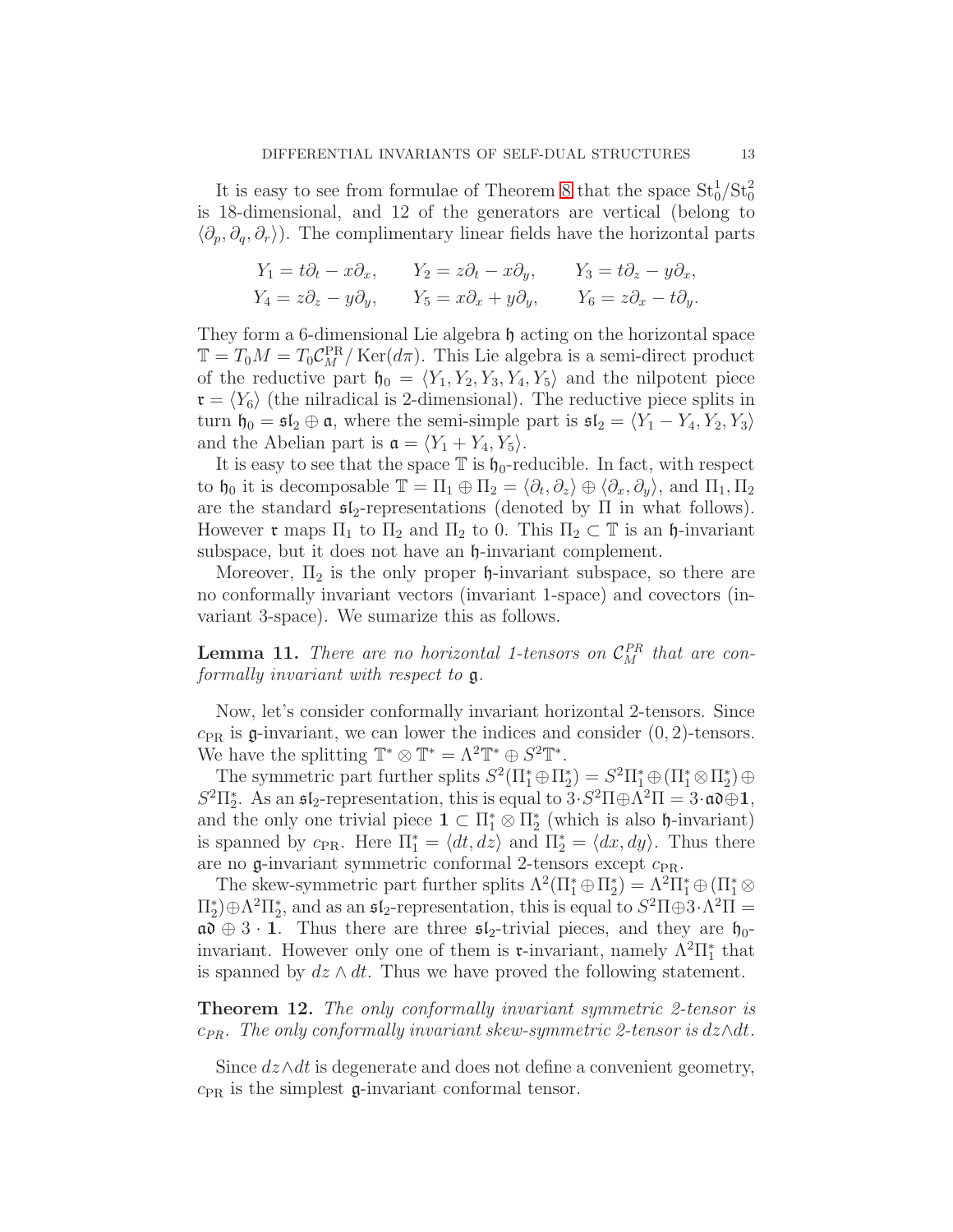5.5. Algebraicity of g. We say that the Lie algebra g is algebraic if its sheafification is equal to the Lie algebra sheaf of some algebraic pseudo-group  $\mathcal G$  (see definition of an algebraic pseudo-group in [\[12\]](#page-19-0)). Algebraicity of  $\mathfrak g$  is important because it guarantees, through the global Lie-Tresse theorem [\[12\]](#page-19-0), existence of rational differential invariants separating generic orbits (by [\[16\]](#page-19-7) this yields rational quotient of the action on every finite jet-level).

Let  $\mathbb{D}_k \subset J^k_{(\theta,\theta)}(\mathcal{C}_M^{\text{PR}}, \mathcal{C}_M^{\text{PR}})$  denote the differential group of order k at  $\theta \in C_M^{\text{PR}}$ . The stabilizer  $\mathcal{G}_{\theta} \subset \mathcal{G}$  of  $\theta$  can be viewed as a collection of subbundles  $\mathcal{G}_{\theta}^k \subset \mathbb{D}_k$ . The transitive Lie pseudo-group  $\mathcal{G}$  is algebraic if  $\mathcal{G}_{\theta}^{k}$  is an algebraic subgroup of  $\mathbb{D}_{k}$  for every k. This is independent of the choice of  $\theta$  since  $\mathcal G$  is transitive, implying that subgroups  $\mathcal G^k_{\theta} \subset \mathbb{D}_k$ are conjugate for different points  $\theta \in C_M^{\text{PR}}$ .

When determining whether  $\mathfrak g$  is algebraic, there are essentially two approaches. One is to try to see it from the stabilizer  $\mathfrak{g}_{\theta}$  alone, and the other is to integrate g in order to investigate the pseudo-group  $\mathcal{G}_{\theta}$ . It turns out that the latter is more efficient in our case.

Consider the following pseudo-group  $G$  given via its action on  $C_M^{\text{PR}}$ , where  $A, B, C, D, E$  are arbitrary functions of  $(z, t)$ .

$$
t \mapsto T = A, \quad z \mapsto Z = B
$$
  
\n
$$
x \mapsto X = x\frac{C}{A_t} - yB_t + D, \quad y \mapsto Y = y\frac{C}{B_z} - xA_z + E
$$
  
\n
$$
p \mapsto P = p\frac{C}{A_t^2} - D_t - xC_t + yB_{tt} - 2qB_t + xA_{tt}
$$
  
\n
$$
q \mapsto Q = q\frac{C}{B_zA_t} - \frac{1}{2}(E_t + D_z + xC_z + yC_t) + yB_{tz} - rB_t + xA_{tz} - pA_z
$$
  
\n
$$
r \mapsto R = r\frac{C}{B_z^2} - E_z - yC_z + yB_{zz} + xA_{zz} - 2qA_z
$$

It is easy to check that this is a Lie pseudo-group (one should specify the differential equations defining  $\mathcal{G}$ , and they are  $T_x = 0, \ldots, T_r =$  $0, \ldots, X_y + Z_t = 0, \ldots$ . Moreover it is easy to check that the Lie algebra sheaf of  $G$  coincides with the sheafification of  $g$ .

<span id="page-13-0"></span>**Theorem 13.** The Lie pseudo-group  $\mathcal G$  and consequently the Lie algebra g are algebraic.

*Proof.* The subgroups  $\mathcal{G}_{\theta}^{k}$  of  $\mathbb{D}_{k}$  are constructed by repeated differentiation of T, ..., R by  $t, ..., r$  and evaluation at  $\theta$ . The formulas for the group action make it clear that  $\mathcal{G}_{\theta}^{k}$  will always be an algebraic subgroup of  $\mathbb{D}_k$  (they provide a rational parametrization of it as a subvariety). Thus  $\mathcal G$  is algebraic. The statement for  $\mathfrak g$  follows.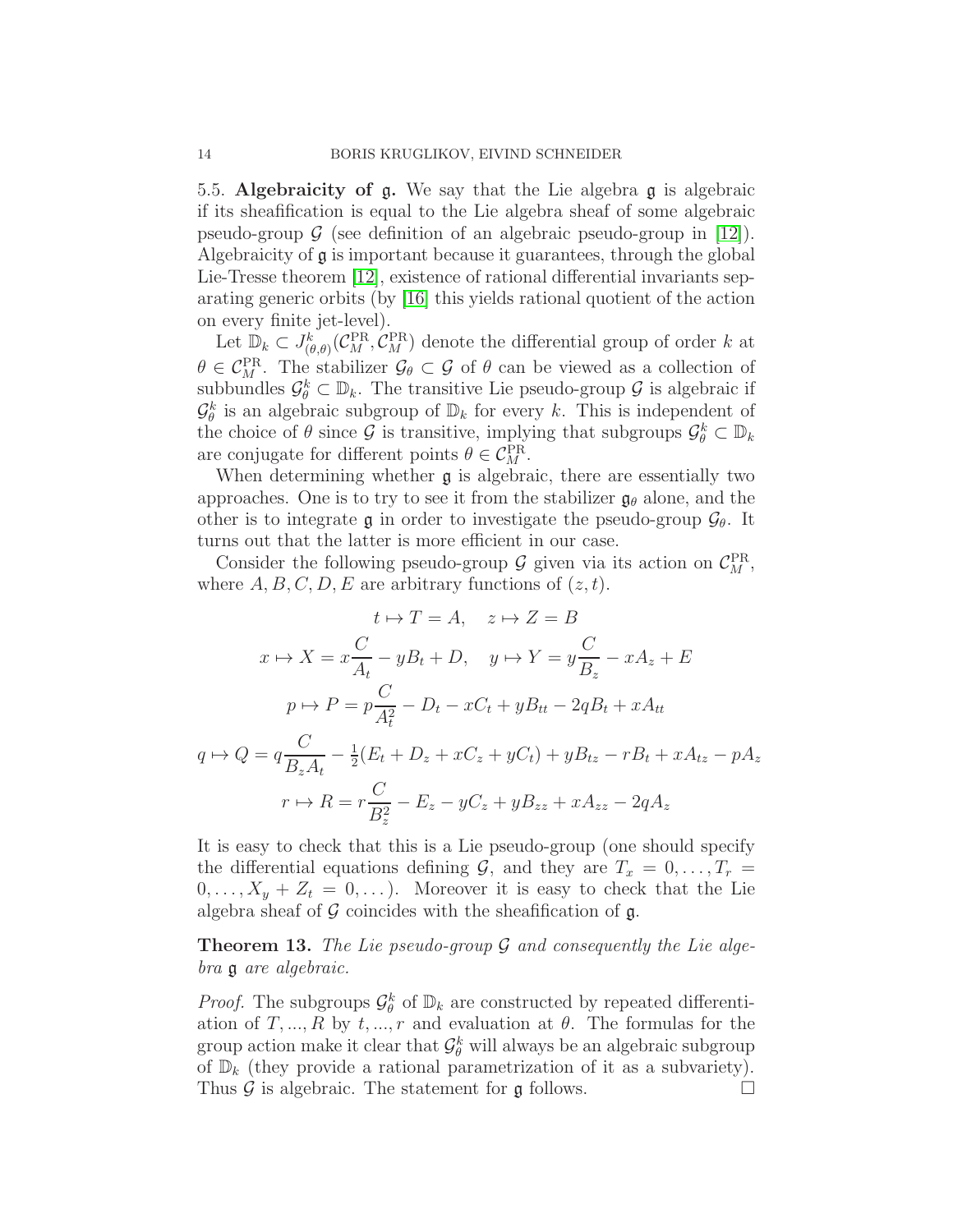Let us briefly explain how to read algebraicity from the Lie algebra  $g$ . Consider the Lie subalgebra  $\mathfrak{f} \subset \mathfrak{gl}(T_0J^0)$  obtained by linearization of the isotopy algebra at  $0 \in J^0 = \mathcal{C}_M^{\text{PR}}$ . As already noticed in §[5.4,](#page-11-1) this is an 18-dimensional subalgebra admitting the following exact 3-sequence

$$
0 \to \mathfrak{v} \longrightarrow \mathfrak{f} \longrightarrow \mathfrak{h} \to 0,
$$

where **v** is the vertical part and  $\mathfrak{h}$  – the "horizontal" (that is the quotient). The explicit form of these vector fields come from Theorem [8:](#page-10-0)

$$
\mathfrak{v} = \langle x\partial_p, x\partial_q, x\partial_r, y\partial_p, y\partial_q, y\partial_r, t\partial_p, t\partial_q, t\partial_r, z\partial_p, z\partial_q, z\partial_r \rangle,
$$
  
\n
$$
\mathfrak{h} = \mathfrak{sl}_2 + \mathfrak{a} + \mathfrak{r}, \text{ where } \mathfrak{r} = \langle z\partial_x - t\partial_y \rangle,
$$
  
\n
$$
\mathfrak{sl}_2 = \langle z\partial_t - x\partial_y - p\partial_q - 2q\partial_r, t\partial_z - y\partial_x - 2q\partial_p - r\partial_q,
$$
  
\n
$$
t\partial_t - z\partial_z - x\partial_x + y\partial_y - 2p\partial_p + 2r\partial_r \rangle,
$$
  
\n
$$
\mathfrak{a} = \langle t\partial_t + z\partial_z - p\partial_p - q\partial_q - r\partial_r, x\partial_x + y\partial_y + p\partial_p + q\partial_q + r\partial_r \rangle.
$$

By [\[4\]](#page-18-4) the subalgebra  $[f, f] \subset \mathfrak{gl}(T_0 J^0)$  is algebraic. Since f is obtained from  $[f, f] = \mathfrak{v} + \mathfrak{sl}_2 + \mathfrak{r}$  by extension by derivations  $\mathfrak{a}$ , and the semisimple elements in the latter have no irrational ratio of spectral values, we conclude that  $\mathfrak{f} \subset \mathfrak{gl}(T_0J^0)$  is an algebraic Lie algebra [\[3\]](#page-18-5). The claim about algebraicity of g follows by prolongations.

## 6. HILBERT POLYNOMIAL AND POINCARÉ FUNCTION FOR  $SDE$

Even though g is just a PR-shape preserving Lie algebra, its prolongation to the space of 2-jets preserves  $SDE$  (this is an unexpected remarkable fact), and we consider the orbits of g on this equation.

6.1. Dimension of generic orbits. We can compute the dimension of a generic orbit in  $SDE_k$  or  $J^k$  by computing the rank of the system of prolonged symmetry vector fields  $X^{(k)}$  at a point in general position.

By prolonging the generators  $X_1, ..., X_5$  and with the help of Maple we observe that the Lie algebra  $\mathfrak g$  acts transitively on  $J^1$ . The dimension of a generic orbit on the Lie algebra acting on  $J^2$  is 44, but the equation  $SDE_2 \subset J^2$  contains no generic orbits, and if we restrict to  $SDE_2$  a generic orbit of  $\mathfrak g$  is of dimension 42. For higher jet-orders  $k > 2$ , the dimension of a generic orbit is the same on  $SDE_k$  as on  $J^k$ .

We are going to compute dim  $\mathcal{O}_k$  for  $k \geq 3$  as follows. Since g contains the translations  $\partial_t$ ,  $\partial_z$ , all its orbits pass through the subset  $S_k \subset J^k$  given by  $t = 0, z = 0$ . On  $S_k$  we can make the Taylor expansion of parametrizing functions  $a, b, c, d, e$  around  $(t, z) = (0, 0)$ .

We use  $X_5(e)$  to show the idea. By varying the coefficients of the Taylor series  $e(t, z) = e(0, 0) + e_t(0, 0)t + e_z(0, 0)z + \cdots$  we see that the vector fields  $X_5(m,n) = z^m t^n \partial_y - \frac{n}{2}$  $\frac{n}{2}z^mt^{n-1}\partial_q-mz^{m-1}t^n\partial_r$  are contained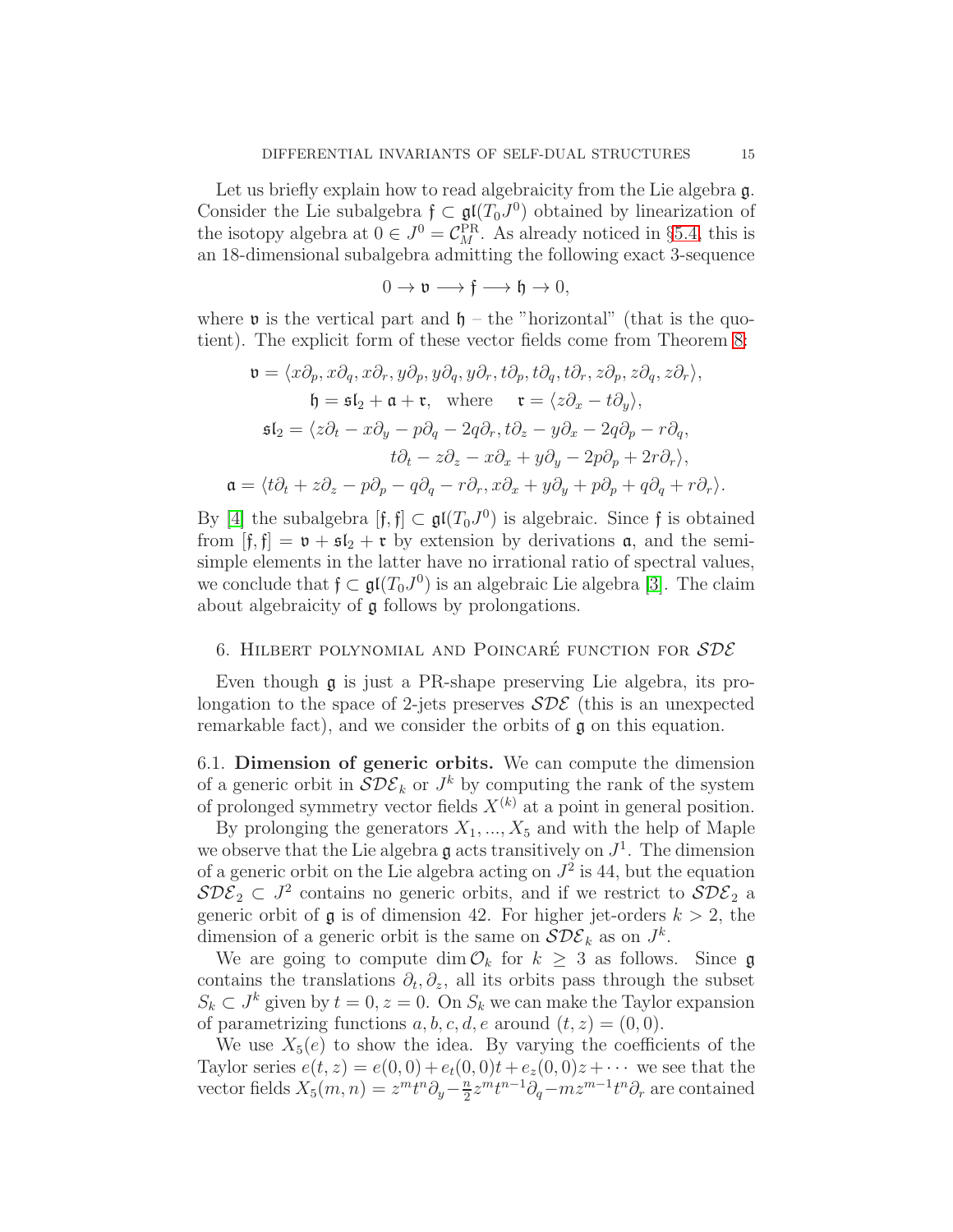in the symmetry algebra, with the convention that  $t^{-1} = z^{-1} = 0$ , and any vector field of the form  $X_5(e)$  is tangent to a vector field in  $\langle X_5(m, n) \rangle$ . The prolongation of a vector field takes the form

<span id="page-15-0"></span>
$$
X^{(k)} = \sum_{i} a_{i} \mathcal{D}_{i}^{(k+1)} + \sum_{|\sigma| \leq k} (\mathcal{D}_{\sigma}(\phi_{p}) \partial_{p_{\sigma}} + \mathcal{D}_{\sigma}(\phi_{q}) \partial_{q_{\sigma}} + \mathcal{D}_{\sigma}(\phi_{r}) \partial_{r_{\sigma}})
$$
(3)

where  $\mathcal{D}_{\sigma}$  is the iterated total derivative,  $\mathcal{D}_{i}^{(k+1)}$  $i^{(k+1)}$  the truncated total derivative ("restriction" to the space  $J^{k+1}$ , cf. [\[8,](#page-19-6) [11\]](#page-19-5)),  $a_i = dx_i(X)$  for  $(x_1, x_2, x_3, x_4) = (t, x, y, z)$ , and  $\phi_p, \phi_q, \phi_r$  are the generating functions for X, i.e.  $\phi_p = \omega_p(X)$ ,  $\phi_q = \omega_q(X)$ ,  $\phi_r = \omega_r(X)$  where

$$
\omega_p = dp - p_t dt - p_x dx - p_y dy - p_z dz,
$$
  
\n
$$
\omega_q = dq - q_t dt - q_x dx - q_y dy - q_z dz,
$$
  
\n
$$
\omega_r = dr - r_t dt - r_x dx - r_y dy - r_z dz
$$

In the case of  $X_5(m, n)$ , the generating functions are given by

$$
\phi_p = -p_y z^m t^n, \ \phi_q = -\frac{n}{2} z^m t^{n-1} - q_y z^m t^n, \ \phi_r = -m z^{m-1} t^n - r_y z^m t^n.
$$

We see that the restriction of  $X_5(m,n)^{(k)}$  to the fiber over  $0 \in C_M^{\text{PR}}$ is nonzero only when  $m + n \leq k + 1$ . Hence we can parametrize  $\langle X_5(m,n)\rangle^{(k)}$  by  $J_0^{k+1}(\mathbb{R}^2(t,z), \mathbb{R}(e)),$  and by extending this argument to the whole symmetry algebra we get (the vector fields  $X_k(m, n)$  for  $k = 1, \ldots, 4$ , are defined similarly to the vector field  $X_5(m, n)$  by simply substituting  $a = z<sup>m</sup> t<sup>n</sup>$  etc into the formulae of Theorem [8\)](#page-10-0)

$$
\mathfrak{g}^{(k)} = \langle X_1(m,n), X_2(m,n), X_4(m,n), X_5(m,n) \rangle^{(k)} \oplus \langle X_3(m,n) \rangle^{(k)}
$$
  
=  $J_0^{k+1}(\mathbb{R}^2(t,z), \mathbb{R}^4(a,b,d,e)) \times J_0^k(\mathbb{R}^2(t,z), \mathbb{R}(c)).$ 

Using formula [\(3\)](#page-15-0) we verify that the Lie algebra  $\mathfrak{g}^{(k)}$  acts freely on  $\mathcal{SDE}_k$  for  $k \geq 3$ , whence

$$
\dim \mathcal{O}_k = \dim \left( J_0^{k+1}(\mathbb{R}^2, \mathbb{R}^4) \times J_0^k(\mathbb{R}^2, \mathbb{R}) \right)
$$
  
= 4 \dim \left( J\_0^{k+1}(\mathbb{R}^2, \mathbb{R}) \right) + \dim \left( J\_0^k(\mathbb{R}^2, \mathbb{R}) \right)  
= 4 \binom{k+3}{2} + \binom{k+2}{2} = \frac{(k+2)(5k+13)}{2}.

6.2. Counting the differential invariants. The number  $s_k$  of differential invariants of order k (as before, this is trdeg  $\mathfrak{F}_k$ ) is equal to the codimension of a generic orbit of  $\mathfrak{g}$  on  $\mathcal{SDE}_k$ . For the lowest orders, we have  $s_0 = s_1 = 0$  and  $s_2 = \dim \mathcal{SDE}_2 - \dim \mathcal{O}_2 = 46 - 42 = 4$ . For higher jet-orders, the number of invariants of order  $k$  is given by

$$
s_k = \operatorname{codim} \mathcal{O}_k = \dim \mathcal{S} \mathcal{D} \mathcal{E}_k - \dim \mathcal{O}_k = k^3 + 2k^2 - 5k - 6, \quad k \ge 3.
$$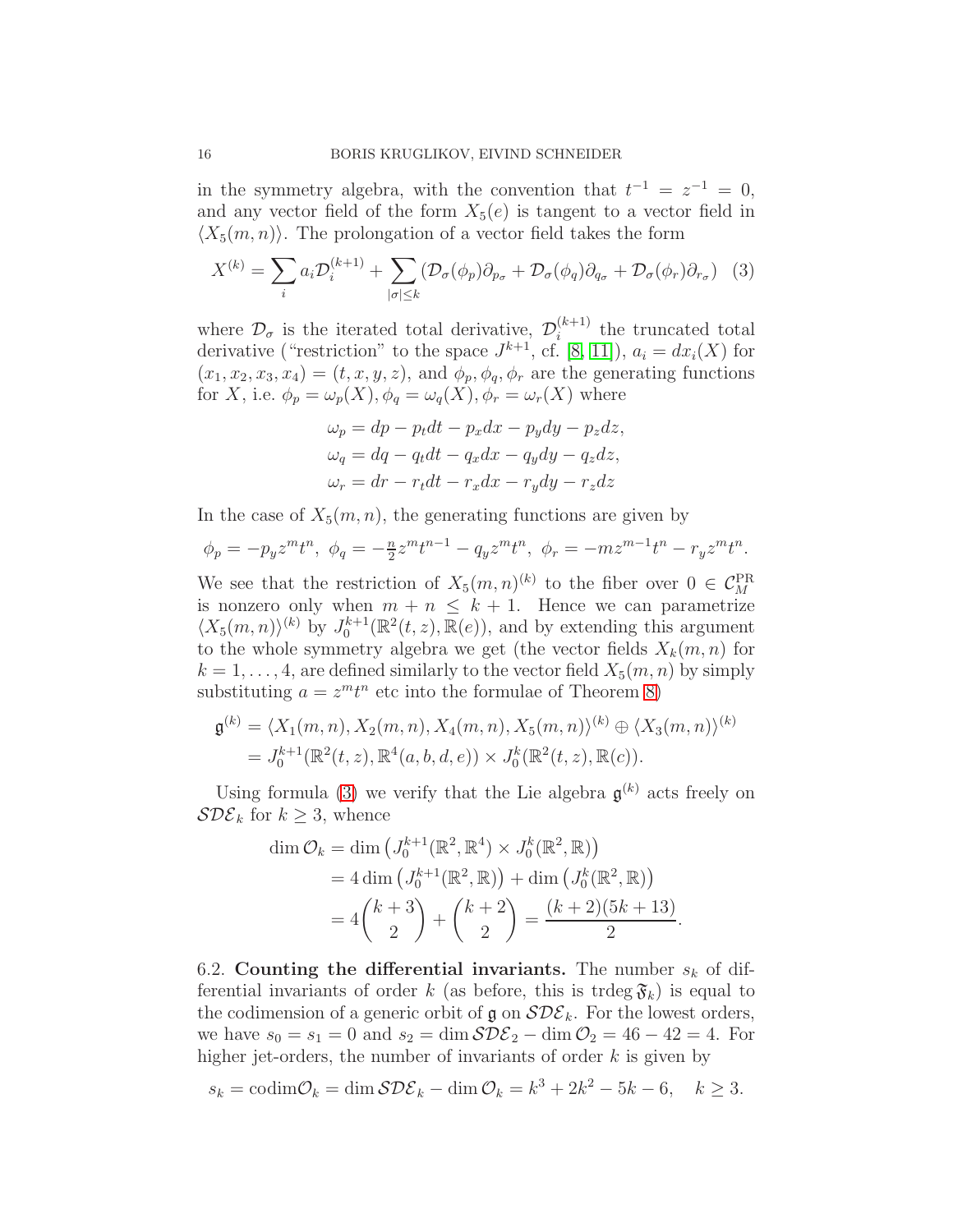The number of differential invariants of "pure order"  $k$  is then given by  $H(k) = s_k - s_{k-1}$ . The Poincaré function  $P(z) = \sum_{k=0}^{\infty} H(k) z^{\overline{k}}$  can now easily be computed, and we conclude:

**Theorem 14.** The Hilbert polynomial for the action of  $\mathfrak g$  on  $\mathcal{SDE}$  is

$$
H(k) = \begin{cases} 0 & \text{for } k < 2, \\ 4 & \text{for } k = 2, \\ 20 & \text{for } k = 3, \\ 3k^2 + k - 6 & \text{for } k > 3. \end{cases}
$$

The corresponding Poincaré function is equal to

$$
P(z) = \frac{2z^2(2+4z-z^2-4z^3+2z^4)}{(1-z)^3}.
$$

Notice that  $H(k)$  in this statement has the same leading term as  $H(k)$  in Theorem [7](#page-8-0) for  $k > 3$ .

The following table summarizes the counting results from the last two subsections for low order k.

| $\kappa$               |    |    | 3  | 4   | G   |     |     |  |
|------------------------|----|----|----|-----|-----|-----|-----|--|
| $\dim \mathcal{SDE}_k$ | 19 |    | 94 | 169 | 777 | 424 | 616 |  |
| $\dim \mathcal{O}_k$   |    | 42 |    | 99  | 133 | 172 | 216 |  |
| codim $\mathcal{O}_k$  |    |    | 24 | 70  |     | 252 | 400 |  |
| H(k)                   |    |    |    | 46  |     |     |     |  |

## 7. THE INVARIANTS OF  $SDE$  AND THE QUOTIENT EQUATION

From the global Lie-Tresse theorem [\[12\]](#page-19-0) and Theorem [13](#page-13-0) it follows that there exist rational differential invariants of  $\mathfrak g$ -action (or  $\mathcal G$ -action) on  $SDE$  that separate generic orbits.

7.1. Invariants of the second order. There are four independent differential invariants of the second order:

1

$$
I_{1} = \frac{1}{K} \left( 2 \, p_{xy} q_{xx} + p_{yy} r_{xx} + 4 \, q_{xy}^{2} + 2 \, q_{xy} r_{yy} + 2 \, q_{yy} r_{xy} + r_{yy}^{2} \right)
$$
  
\n
$$
I_{2} = \frac{1}{K^{3}} \left( p_{xy} q_{xx} r_{yy} - p_{xy} q_{yy} r_{xx} - p_{yy} q_{xx} r_{xy} + p_{yy} q_{xy} r_{xx} + 2 \, q_{xy}^{2} r_{yy} - 2 \, q_{xy} q_{yy} r_{xy} + q_{xy} r_{yy}^{2} - q_{3,3} r_{xy} r_{yy} \right)^{2}
$$
  
\n
$$
I_{3} = \frac{1}{K^{3}} \left( \left( \left( 2 \, r_{xy} - 2 \, q_{xx} \right) p_{xy} + 4 \, p_{yy} r_{xx} + 2 \, q_{yy} \left( q_{xx} - r_{xy} \right) \right) q_{xy} - 4 \, q_{xy}^{3} + p_{xy}^{2} r_{xx} - 2 \, p_{xy} q_{yy} r_{xx} + \left( q_{xx} - r_{xy} \right)^{2} p_{yy} + q_{yy}^{2} r_{xx} \right)^{2}
$$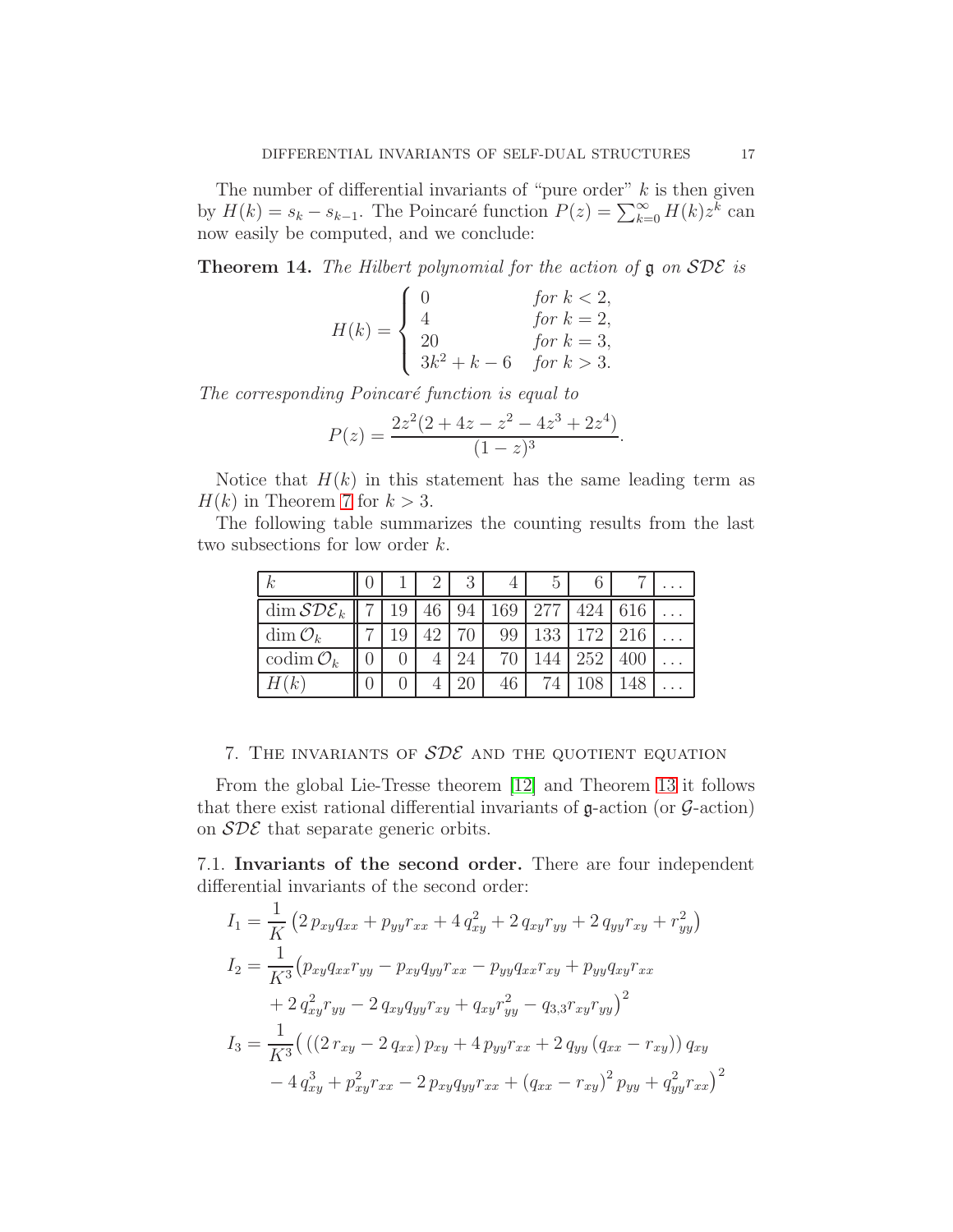$$
I_4 = \frac{1}{K^2} \left( \left( -12 \, p_{xy} r_{xy} - 6 \, p_{yy} r_{xx} - 12 \, q_{yy} q_{xx} + 12 \, q_{xy}^2 \right) r_{yy}^2 - 3 \, r_{yy}^4 \right. \\
\left. + \left( \left( 24 \, p_{xy} \left( q_{xx} - r_{xy} \right) - 12 \, p_{yy} r_{xx} - 24 \, q_{yy} \left( q_{xx} + r_{xy} \right) \right) q_{xy} \right. \\
\left. + 48 \, q_{xy}^3 + 12 \, \left( r_{xy}^2 - q_{xx}^2 \right) p_{yy} + 12 \, \left( q_{yy}^2 - p_{xy}^2 \right) r_{xx} \right) r_{yy} \\
+ 24 \, \left( r_{xy} \left( q_{xx} + r_{xy} \right) p_{yy} + q_{yy} r_{xx} \left( p_{xy} + q_{yy} \right) \right) q_{xy} - 12 \, q_{xy} r_{yy}^3 \\
+ 3 \, \left( 4 \, p_{xy} r_{xy} - p_{yy} r_{xx} \right) \left( p_{yy} r_{xx} - 4 \, q_{yy} q_{xx} \right) \\
- 24 \, \left( p_{yy} r_{xx} + 2 \, q_{yy} r_{xy} \right) q_{xy}^2 \right)
$$

where

$$
K = 2 p_{xy} r_{xy} - p_{yy} r_{xx} + 2 q_{xx} q_{yy} - 2 q_{xy}^2 + 2 q_{xy} r_{yy} + r_{yy}^2
$$

is a relative differential invariant.

7.2. Singular set. Let  $\Sigma_2' \subset \mathcal{SDE}_2$  be the set of points  $\theta$  where  $\langle X_{\theta}^{(2)} \rangle$  $\overset{(2)}{\theta}$  :  $X \in \mathfrak{g} \subset T_{\theta}(\mathcal{SDE}_2)$  is of dimension less than 42. It's given by

$$
\Sigma_2' = \{ \theta \in \mathcal{SDE}_2 : \operatorname{rank} \left( \mathcal{A} |_{\theta} \right) < 4 \}
$$

where

$$
\mathcal{A} = \begin{pmatrix}\n0 & -2q_{xy} - 2r_{yy} & p_{xy} + q_{yy} & 0 \\
0 & 2p_{xy} - 2q_{yy} & 2p_{yy} & p_{yy} \\
4q_{xy} + r_{yy} & -r_{xx} & -2q_{xx} & -2q_{xx} \\
-p_{xy} + q_{yy} & q_{xx} - r_{xy} & 0 & -q_{xy} \\
-p_{yy} & 2q_{xy} - r_{yy} & q_{yy} & 0 \\
-2q_{xx} + 2r_{xy} & 0 & -2r_{xx} & -3r_{xx} \\
-2q_{xy} + r_{yy} & r_{xx} & -r_{xy} & -2r_{xy} \\
-2q_{yy} & 2r_{xy} & 0 & -r_{yy}\n\end{pmatrix}.
$$

This set contains the singular points that can be seen from a local viewpoint on  $SDE<sub>2</sub>$ , but there may still be some singular (non-closed) orbits of dimension 42. We use the differential invariants  $I_i$  to filter out these. Let  $\Sigma_3 \subset \mathcal{SDE}_3$  be the set of points where the 4-form

$$
\hat{d}I_1 \wedge \hat{d}I_2 \wedge \hat{d}I_3 \wedge \hat{d}I_4
$$

is not defined or is zero. Here  $\hat{d}$  is the horizontal differential

$$
\hat{d}f = \mathcal{D}_t(f)dt + \mathcal{D}_x(f)dx + \mathcal{D}_y(f)dy + \mathcal{D}_z(f)dz.
$$

This defines the singular sets  $\Sigma_k = (\pi_{k,3} |_{SDE_k})^{-1}(\Sigma_3) \subset SDE_k$  and  $\Sigma_2 = \pi_{3,2}(\Sigma_3)$ . The set  $\Sigma_2$  of all singular points in  $SDE_2$  contains  $\Sigma'_2$ . By using Maple, we can easily verify that  $\{K = K_1 = K_2 = K_3 = \}$  $K_4 = 0$  is contained in  $\Sigma'_2$ , where  $K_i$  is the numerator of  $I_i$  for  $i = 1, 2, 3, 4$ . Notice also that 2-jets of conformally flat metrics are contained in  $\Sigma'_2$ .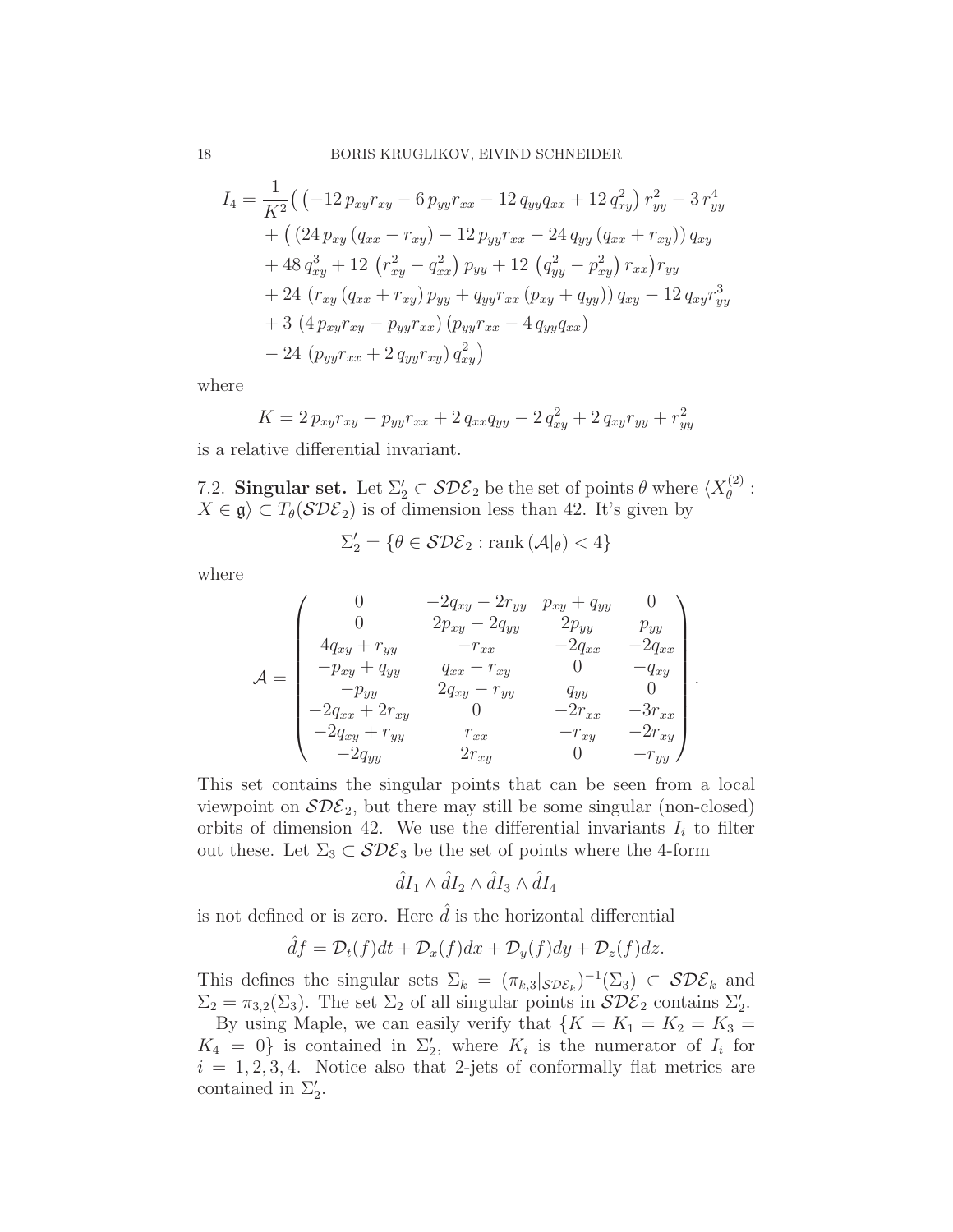7.3. Invariants of higher orders. The 1-forms  $\hat{d}I_1$ ,  $\hat{d}I_2$ ,  $\hat{d}I_3$ ,  $\hat{d}I_4$  determine an invariant horizontal coframe on  $\mathcal{SDE}_3 \setminus \Sigma_3$ . The basis elements of the dual frame  $\hat{\partial}_{I_1}, \hat{\partial}_{I_2}, \hat{\partial}_{I_3}, \hat{\partial}_{I_4}$  are invariant derivations, the Tresse derivatives. We can rewrite metric [\(1\)](#page-9-0) in terms of the invariant coframe:

$$
g = \sum G_{ij} \hat{d} I_i \hat{d} I_j, \quad \text{where} \quad G_{ij} = g(\hat{\partial}_{I_i}, \hat{\partial}_{I_j}). \quad (4)
$$

Since the  $\hat{dI}_i$  are invariant, and [g] is invariant, the map

$$
\hat{G} = [G_{11} : G_{12} : G_{13} : G_{14} : G_{22} : G_{23} : G_{24} : G_{33} : G_{34} : G_{44}] : J^3 \to \mathbb{R}P^9
$$

is invariant. Hence the functions  $G_{ij}/G_{44}$  are rational scalar differential invariants (of third order). This has been verified in Maple by differentiation of  $G_{ii}/G_{44}$  along the elements of  $\mathfrak g$ . It was also checked that these nine invariants are independent. By the principle of  $n$ -invariants [\[1\]](#page-18-2),  $I_i$  and  $G_{ii}/G_{44}$  generate all scalar differential invariants.

**Theorem 15.** The field of rational differential invariants of  $\mathfrak g$  on  $\mathcal{SDE}$ is generated by the differential invariants  $I_k$ ,  $G_{ij}/G_{44}$  and invariant derivations  $\hat{\partial}_{I_k}$ . The differential invariants in this field separate generic orbits in  $SDE_{\infty}$ .

7.4. The quotient equation. When restricted to a section  $g_0$  of  $C_M^{\text{PR}}$ , the functions  $G_{ij}$  can be considered as functions of  $I_1, I_2, I_3, I_4$ . Two such nonsingular sections are equivalent if they determine the same map  $G(I_1, I_2, I_3, I_4)$ .

The quotient equation  $(\mathcal{SDE}_{\infty} \setminus \Sigma_{\infty})/\mathfrak{g}$  is given by

$$
*W_g = W_g
$$
, where  $g = \sum G_{ij}(I_1, I_2, I_3, I_4) \hat{d}I_i \hat{d}I_j$ .

Here we consider  $I_1, \ldots, I_4$  as coordinates on M. Equivalently, given local coordinates  $(x_1, \ldots, x_4)$  on M the quotient equation is obtained by adding to  $\mathcal{SDE}$  the equations  $I_i = x_i, 1 \leq i \leq 4$ .

#### **REFERENCES**

- <span id="page-18-2"></span>[1] D. Alekseevskij, V. Lychagin, A. Vinogradov, Basic ideas and concepts of differential geometry, Encyclopaedia Math. Sci. 28, Geometry 1, Springer (1991).
- <span id="page-18-5"></span><span id="page-18-0"></span>[2] A. Besse, Einstein manifolds, Springer-Verlag, Berlin Heidelberg (1987).
- <span id="page-18-4"></span>[3] C. Chevalley, *Algebraic Lie algebras*, Ann. of Math. (2) **48**, 91–100 (1947).
- [4] C. Chevalley, H.-F. Tuan, On algebraic Lie algebras, Proc. Nat. Acad. Sci. U.S.A. 31, 195–196 (1945).
- <span id="page-18-1"></span>[5] M. Dunajski, E.V. Ferapontov, B. Kruglikov, On the Einstein-Weyl and conformal self-duality equations, Journ. Math. Phys.  $56$ ,  $083501$   $(2015)$ .
- <span id="page-18-3"></span>[6] D.A. Grossman, Torsion-free path geometries and integrable second order ODE systems, Selecta Mathematica New Ser. 6, 399-442 (2000).